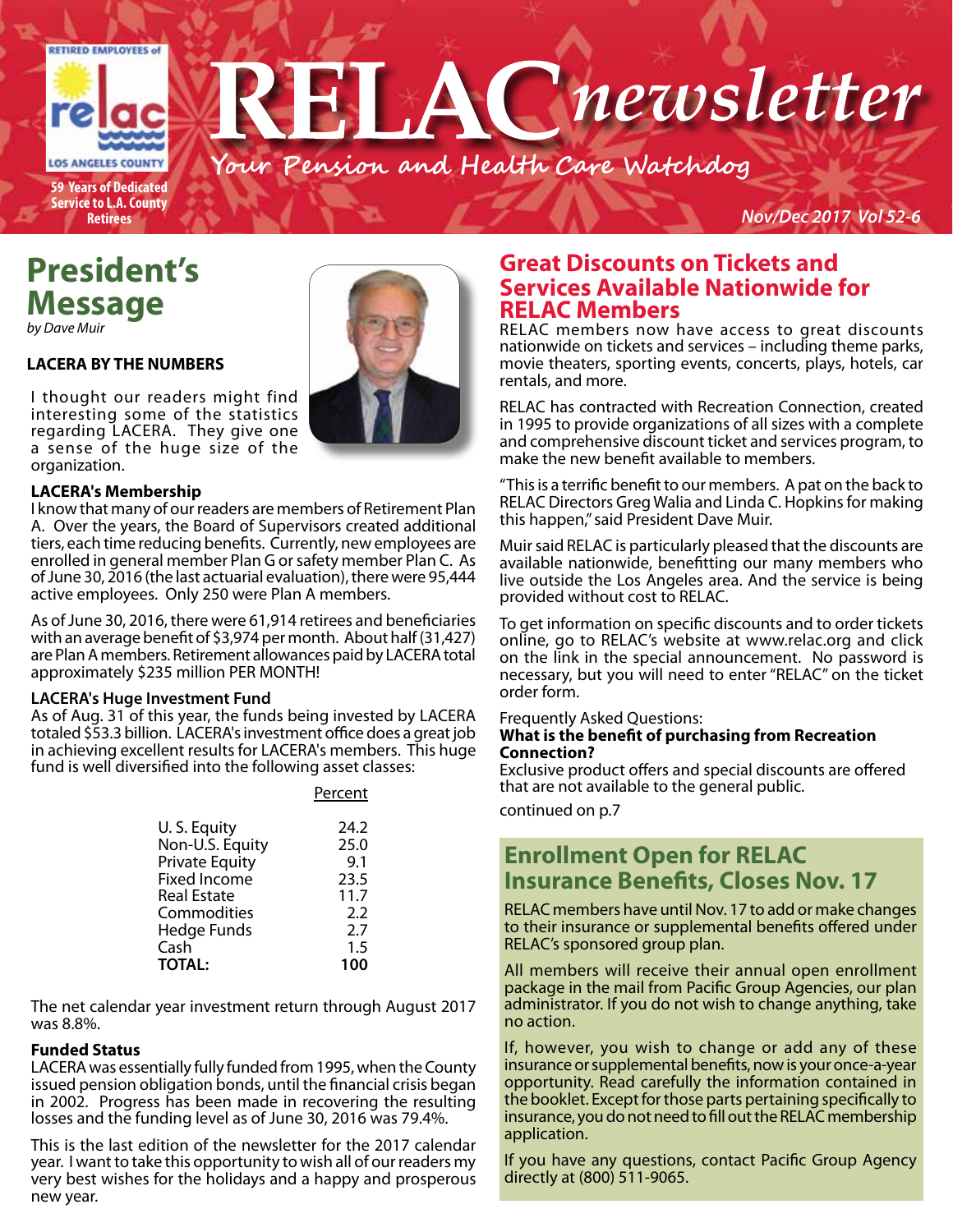## **Investments Board**

*by Diane Sandoval Retiree Representative, LACERA Board of Investments*



Before I give you an update on the latest news about the LACERA portfolio, I would like to thank you for your support

during my 12 years as your LACERA Board of Investments retiree representative. It has been a privilege to represent you.

Now for the good news. According to a memorandum from Milliman, LACERA's actuary, the plan's funded status has improved and is **estimated** to increase from 79.4% as of June 20, 2016 to 80.3% as of June 30, 2017. Albeit the increase is small, however, it is good news.

More good news: Jon Grabel, LACERA chief investment officer, reported LACERA's total fund as of Aug. 31, 2017 was approximately \$53.3 billion. The **estimated** portfolio return as of Aug. 31, 2017 was 1.8%. LACERA's portfolio is forecasted to generate positive returns in September. My successor, Dave Muir, will report on the progress of the fund in our next newsletter.

Once again, thank you for your past support. Enjoy your holidays and best wishes for a prosperous and healthy 2018!

Just Saying: )uote of the  $\varphi$ )ay

"In three words I can sum up everything I have learned about life; it goes on." Robert Frost

*(Submitted by RELAC Board Member Bill de la Garza)*



#### **See's Candies Offers Sweet Deals to RELAC Members**

See's Candies offers sweet deals to RELAC members, providing special holiday discount rates on its products. The discounts apply to pre-boxed candies of milk chocolates, dark chocolates, soft centers, assorted and nuts and chews in one pound or larger quantities. Significant discounts also apply to their fancy gift-boxed candies and specialties, which make great gifts for the kids.

To take advantage of the discounts, call (800) 877-7337, tell the See's representative you are a RELAC member, where you live, and ask for the location of the quantity order shop nearest your home. Be prepared to show your RELAC membership card at time of purchase.

### **Retirement Board** *by Les Robbins*

*Retiree Representative-Elect LACERA Board of Retirement* 

 It is amazing just how quickly this year has gone by as we are now in the final two months of the calendar year. I am often asked about the next year's COLA and whether I have any idea what it will be, depending, of course, on what retirement plan you are in and what the Consumer Price Index (CPI) has been doing. Our staff at LACERA tracks



this information and does a very good job of keeping our board aware of this information. We now have data through August and the cumulative INCREASE in the CPI was a little above 2.5%. We calculate this data for the calendar year, Jan.1 through Dec. 31, and it is based on the number in a tri-county area consisting of Los Angeles-Orange-and Riverside Counties.

Another issue of major importance at LACERA has been the monitoring of what has been going on in Washington, D.C., with respect to the repeal and replacement of the Affordable Care Act (ACA). Most of us know by now that NOTHING substantial has taken place insofar as either repealing or replacing it. While nothing of any substance has actually been done, there has been a great deal of talk and bickering over this issue, however. Both sides of the political aisle have dug in with respect to their positions and I don't think anyone really knows what the future holds. I don't think that the last chapter of this book has been written yet, however, so I would just say hold on to your hats on this issue.

If you are wondering why we should even care, given the fact that L.A. County retirees have such great retiree health insurance, I just want to remind everyone, once again, that health care doesn't operate in this country in a vacuum. It is a very complex world and the overall marketplace of health care is one that is far reaching. Just because we have ours doesn't mean that it is immune to some of the major changes that are being discussed in Washington. Furthermore, here in California we have another drama playing out. This is the issue of single payer insurance, which if it ever became law in California would have a very profound impact on everyone in the L.A. County family, both active and retired. While the prospects of single player actually happening are slim, very slim, there is always a chance that something could develop down the road. Both the issue of single payer and repeal and/or replacement of the ACA are issues that LACERA will continue to monitor very closely.

Some LACERA news that should be of importance to all our members is the fact that CEO Gregg Rademacher announced his retirement effective the end of September, so by the time you read this article, Gregg will be gone. After the first of the year, when both I and J.P. Harris are seated on the board, we will start the search for a new CEO. In the interim, Assistant CEO Rob Hill will take over the reins, along with a new member of the upper level management staff at LACERA, James Brekk. James has been our division chief in charge of systems for a number of years now and is a very capable person to step into the vacant assistant CEO spot created by Rob's promotion to CEO. 2018 is certainly shaping up to be another interesting and challenging year at LACERA.

## **90+ and Still Going Strong**





*Among members attending RELAC's recent general membership meeting at the Knollwood Country Club in Granada Hills were these three spry retirees: Lillian Levine, 96; Ella Larson, 92; and Sam Schultz, 93. DMV senior driver ombudsman Tressa Thompson discussed "Seniors and Safe Driving." Photos by Brian Berger*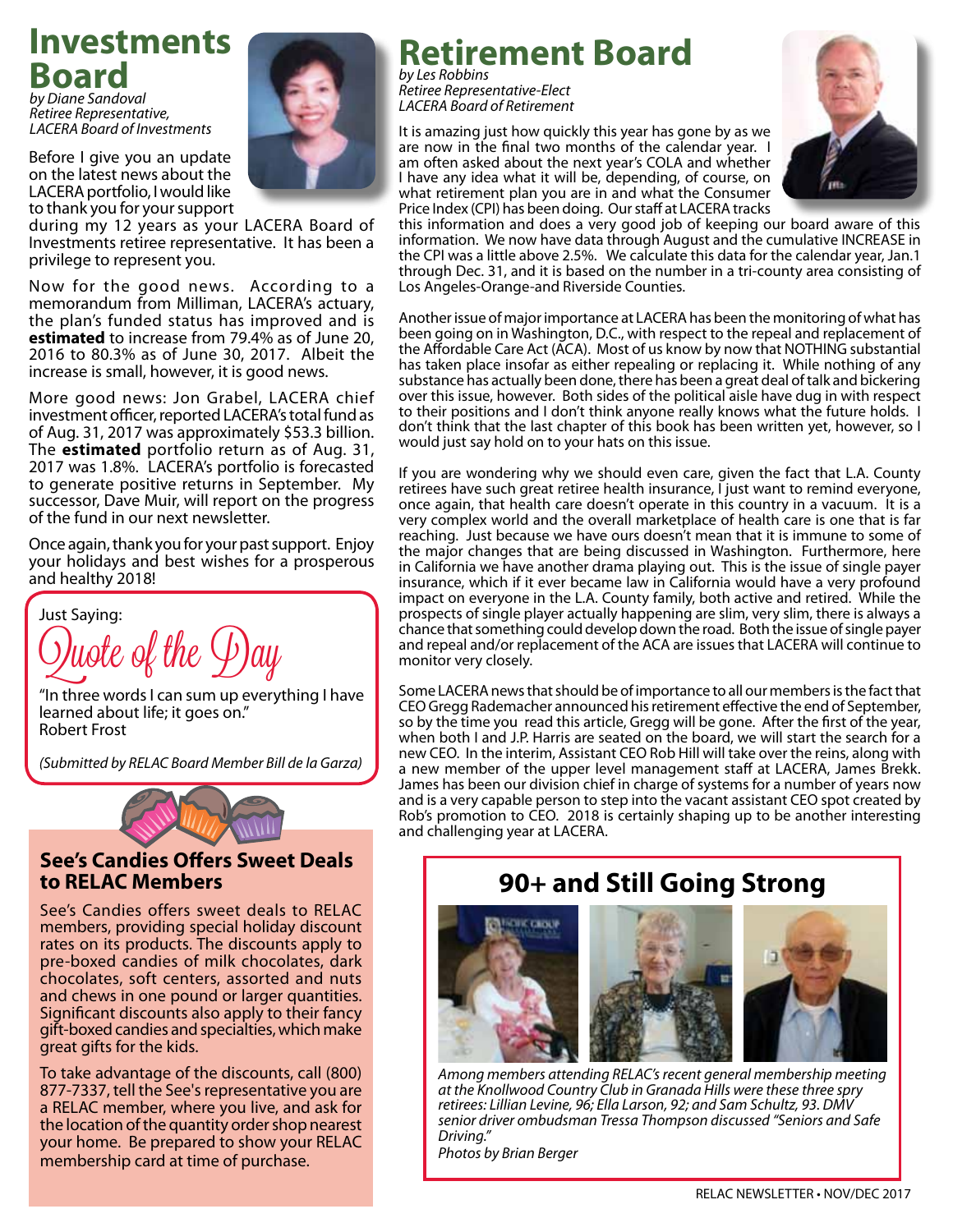



## **Steve Duron Praised by Board of Supervisors**

The Board of Supervisors adjourned in the memory of RELAC Director Steve Duron, who died Aug. 4 at age 67 of a liver disease. Duron retired from the Parks and Recreation Department – where he began volunteering at age 16 – as regional operations manager in 2012 after 44 years of service. Supervisors Chair Mark Ridley-Thomas praised Duron for his dedication and exemplary service and said he was an "exceptional individual." "(He) just simply left his mark in a very passionate, public-service oriented manner," said Ridley-Thomas. Duron is survived by his wife, Marianne; sons Ethan, James and Jason; and daughter, Laura. Duron began serving on the RELAC Board in January 2014.



## **Rita Kojo Resigns RELAC Administrative Staff Position**

Rita Kojo, who has been a member of RELAC's administrative staff for more than 11 years, resigned her position Sept. 21 due to family responsibilities.

 "I have family responsibilities that require me to spend more time with them. My elderly mother, who I feel blessed to have had this long, lives in

an assisted living facility and I oversee her care and see her often. And my beautiful daughter, Kaydi, demands a lot of love and special care. At times I have to choose between the two of them and can do it no longer," she said.

Kojo began working for the County Engineer in 1967 just days after graduating from high school. She worked for several years in the Sanitation, Survey and Aviation Divisions before leaving to take care of her daughter, who has multiple disabilities. Five years later she returned to the workforce, working for McGraw Hill Publishing for 19 years before joining the RELAC staff in 2006.

She said she has enjoyed working for RELAC. "The members and families I help over the phone have brought joy and sometimes tears to my heart," she said.

## WELCOME NEW MEMBERS

**August - September 2017**

**Children & Family Services –** Betty Malloy, Stacey Savelle

**Fire –** Caren M. Elliott, Jon Jones, Mark Lancaster, David Niadzialek, Magdalena Ordonez, Kurt Schaefer

**Health Services –** Karyn Ellis, Henry Green, Christine Rufolo, Will Wade, Kenneth K. Welsh **LACERA –** Kar Hing Sum

**LAC+USC Medical Center –** Misik Lee

**Olive View Medical Center - Cecelia Begay,** Donna Catino

**Probation –** Jocelyn Kersh, Anthony O'Shea, Edna Strong

**Public Defender –** Mildred Hill

**Public Health –** Lurlene Joyce, Michelle Walter **Public Library –** Evelyn Fullmore

**Public Social Services –** Mildred Bodwell, Kathleen Hurley, John Murrell, Lorrie Stewart, Rosalind Taylor

**Public Work –** Anthony Brown

**Rancho Los Amigo Med. Center --** Milagros Street

**Sheriff –** Christina Asley, Ronald Chenier, Eugenia Lopez, Kevin Mckee, Brian Torsney Jr. **Superior Court** – Christie Vella-Kramer, Patricia Villalobos-Perez, Carolyn Sholley

**Department Not Designated –** Ching Ching Chao, Herbert Libow

**New Associate Members –** Richard Bodwell, Rebecca Brown, Gordon D. Catino, Connie Chiang, Kristen Curdani, Beverly Jones, Douglas Kersh, Jama M. Lancaster, Hanmoo Lee, Mary O'Shea, Valerie Schaefer, Jeff Shein, Lorraine Torsney, Joyce Wade, William M. Walter Jr.

## Thanks for New Member Referrals

We would like to thank the six members and one non-member who recruited colleagues to join RELAC during August and September. We continue to lose more members than we recruit as our membership ages, so we appreciate your assistance with recruitment. For membership applications and brochures, call the RELAC office at (800) 537-3522, e-mail admin@relac.org or go online at www.relac.org.

Our thanks to these RELAC members (shown in bold) for referring new members (shown in italics):

**Alice Ayala**, *Carolyn Sholley,* Superior Court **Joyce Breslin**, *Mildred Bodwell*, Child Support Services

**Ladeth T. Espiritu**, *Milagros Street*, Rancho Los Amigos Medical Center

**Barry Hunt**, *Christine Rufolo*, Health Services **Eptissam Michael**,*KathleenHurley*, Public Social **Services** 

**Brian B. Torsney Sr***., Brian B. Torsney*, *Jr.,* Sheriff

In addition, we wish to thank non-member **Jerry Holt** for his referral of *Ronald Chenier*, Sheriff.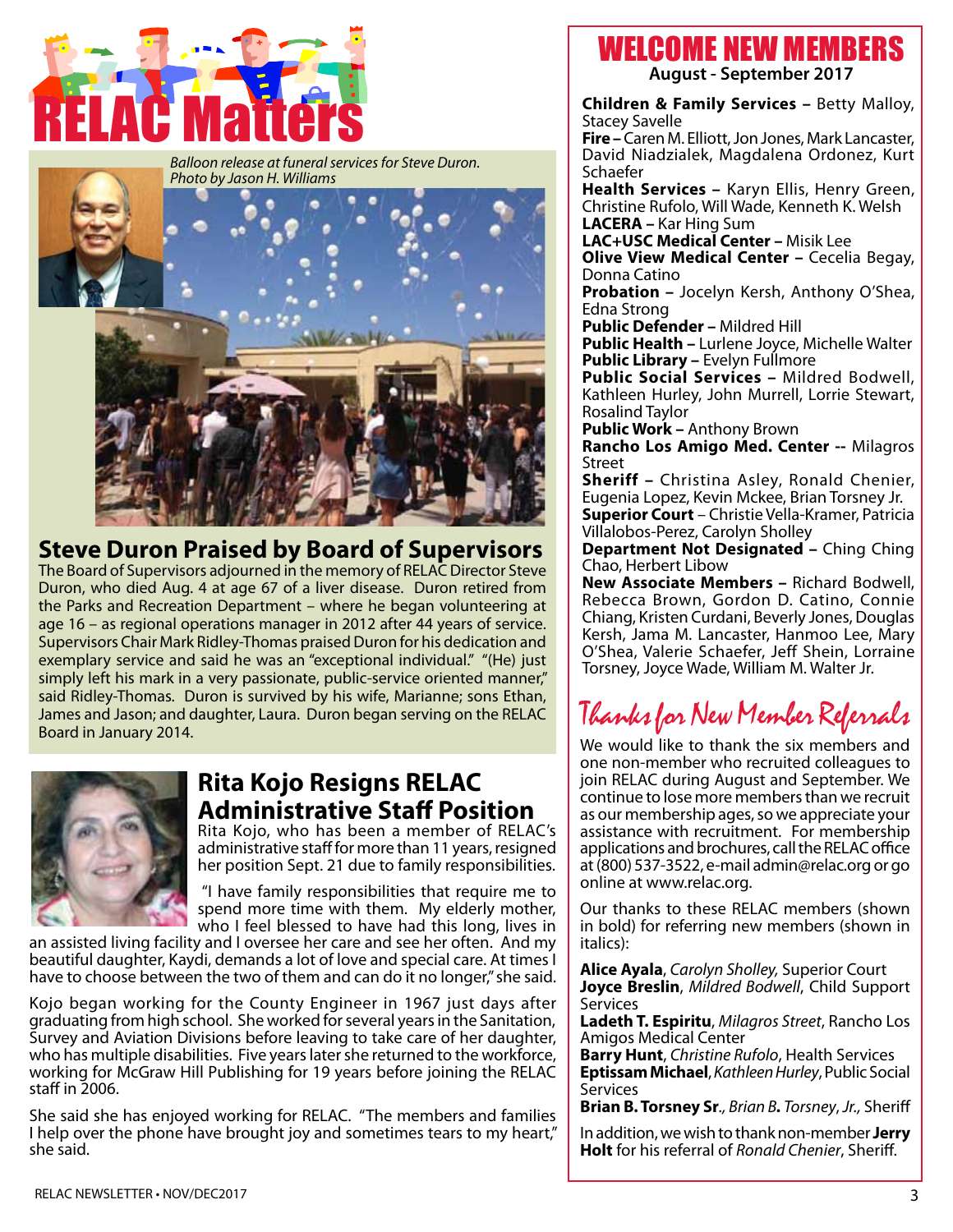

Thanks to everyone who works so hard to keep the retirees informed. You are very much appreciated for all you do. Keep up the good work! **Gloria Easley, Rialto, California**

I enjoyed the article on Mike Lewis. He is a good writer with a clever mind. I always enjoy time spent with him because he has lots of tales to tell and does so in interesting ways. You have done an excellent job with the RELAC newsletter. I look forward to reading it these days, never before. **Tom Hibbard, Loma Linda, California**

It is always comforting to see familiar faces and names. I am glad to see Brian Berger in the Sept./Oct. 2017 issue of the RELAC newsletter; now a member of the RELAC Board of Directors. Having worked under him for seven years, 1970 to 1977, I am confident he will protect our interests. Brian most likely won't remember me, but I worked for him in the Assessor's Office in the Hall of Administration on Temple Street when Ted Ellis, Rod Bush, Jack Davis and Philip Watson were in office. Brian was Jack Davis' "First Officer," as they would say in the U.S. Navy. And Brian had Jane Hurd to assist him. I wonder where she is now. She moved to the Department of Health Services and later to private health services. She openly said she had a good mentor in Brian. We were in the Systems and Work Measurement Group under Ted Ellis, mostly from the aerospace industry, who found a haven in the County government when the aerospace industry floundered in the 1970s. I will throw out some more names to refresh Brian's memory – Tecla Mickoseff, the blonde from Potstown, Pennsylvania; Constantin de Garder, a Russian who grew up in Paris, France during WW II; Jim Christian, who became a minister later; Bill Nitsche; Abdel Ader Khattab and Nabil Yacoub from Cairo, Egypt and Ray Reddy from India. There was another young woman whose name I can't recall and a young guy who died in a crash when landing on a commercial plane in San Diego. Ted Ellis and Bill Nitsche are gone. The others, I don't know. Good to know you are still around, Brian. I wish you the best on the Board. P.S., I changed my nickname to Roger since I left the County in 1982 (the Anglo-Saxon equivalent of Rogelio, my real name) to work for the U.S. Air Force as a civilian engineer monitoring the production of warplanes at Northrop Grumman, Rockwell International and Mc Donnell Douglas.

#### **Rod (Roger) Pena, Montebello, California**

Thank you so much for the birthday card. It was so thoughtful of you to take the time to do so. I received it on Saturday after my 100-year party. I feel so blessed. I got a card from Texas and Canada as well. **Rose Becerra, Los Angeles, California**

I recently learned that retired Superior Court folks were amazed by what I have been doing. My article had a huge impact on them. Thanks for letting me "brag!!!! "

#### **Jim Matthews, Hawthorne, California**

*(Ed. Note: Jim Matthews was featured in a recent "Keeping Up With Retirees" article. He has been active volunteering with the Cabrillo Marine Aquarium in*  Los Angeles since retirement and is now also doing part-time work with the Los *Angeles County educational boat trip program, teaching students and adults about the ocean and what's in it; frequently rides his bike along the beach, and enjoys the Los Angeles Philharmonic at the Walt Disney Concert Hall.)*

First, let me say how fortunate the readers of the RELAC newsletter are to have such a fine editor running the paper! Thanks for running the article I wrote regarding the special day I met Ronnie and Nancy

Reagan while on a surveying trip for the County Engineering Department back in 1964. I liked the layout and pictures. It looked great. I wonder if you ever get any response from readers, just wondering if anyone I worked with was still out there! We're on the road again. Tomorrow we are touring the Little Big Horn battle site. **Dick Gilfoy, Battle Ground, Washington**

Please address the issues (relating to Medigap supplement insurance changes) raised in the attached (newspaper) article in the next RELAC newsletter. Thank you.

#### **Carol Stanley, Oxnard, California**

#### *(Ed. Note: Thank you for your suggestion. We have included an article on this subject in this edition.)*

Each RELAC newsletter I receive, the first thing I look for is Judy Hammond's column. She keeps us retired folk very up-to-date as to what is happening inside our County government and I really appreciate the work she does to keep us all informed in plain straight-forward language and not government gobbledygook. Keep it up, Judy. **Bill Yaney, San Pedro, California**



#### **Hall of Justice Haunted?**

Some people believe the Hall of Justice is haunted. After all, it once housed the morgue. During renovations, construction workers said they heard the jangling keys of a phantom jailer. Others were rattled when windows shut tight the night before were found wide open in the morning. Even today, some think they have heard ghost sounds when alone in the building.

*(From the District Attorney's Office Newsletter, October edition)*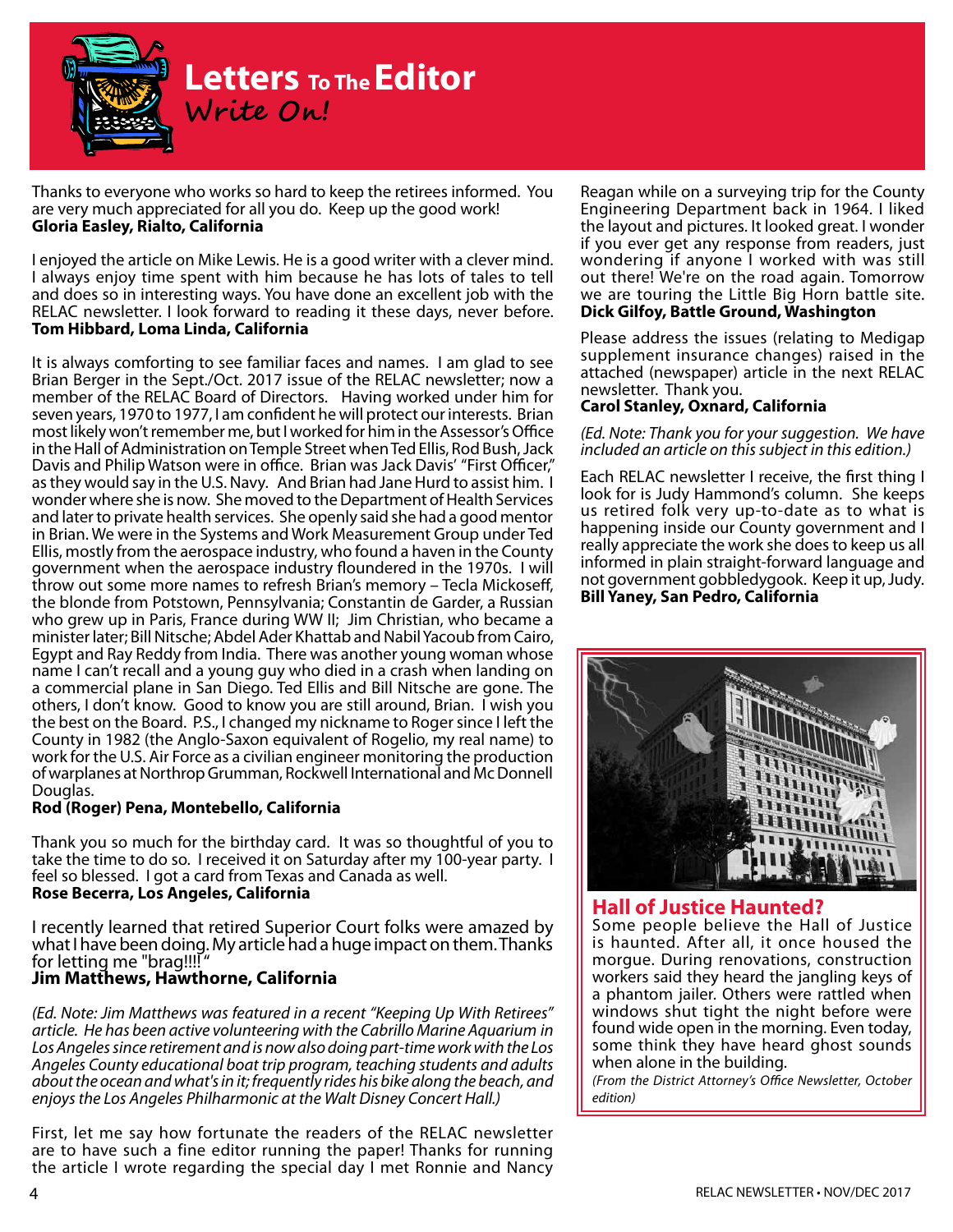## Volunteer Opportunities:



*Susan Bukowski*

#### **Department of Animal Care and Control**

Each year, with the help of dedicated volunteers, the Los Angeles County Department of Animal Care and Control (DACC) places thousands of animals into new homes. Volunteers are vital to animal socialization, pet adoption events, kitten and puppy fostering, customer service, dog walking and other care center needs.

DACC, the largest animal control agency in the United States, seeks community involvement and support for all seven (Agoura, Baldwin Park, Carson, Castaic, Downey, Lancaster and Palmdale) of its animal care centers. If you have a love for animals and approximately two hours a week, consider becoming an animal care center volunteer.

Becoming a volunteer in one of the care centers may just be one of the most rewarding things you will do. To learn more about DACC and joining the volunteer team, please visit: www.animalcare. lacounty.gov.

#### **Medigap Insurance Policies: No Impact on LACERA-Administered Group Health Plans**

Recently in the news it was announced that there will be changes to the Medigap insurance policies in 2020. The proposed changes apply to Medigap insurance policies sold by private insurance companies and do *not* impact your LACERA-administered group health plans. Your benefits remain unchanged.

If you have questions about Medigap, please contact:

Medicare: (800) 633-4227; www.medicare.gov . State Health Insurance Assistance Program: (800) 434-0222; www.aging.ca.gov/hicap .

 $R$  and  $R$  and  $R$  and  $R$  and  $R$  and  $R$  and  $R$  and  $R$  and  $R$  and  $R$  and  $R$  and  $R$  and  $R$  and  $R$  and  $R$  and  $R$  and  $R$  and  $R$  and  $R$  and  $R$  and  $R$  and  $R$  and  $R$  and  $R$  and  $R$  and  $R$  and  $R$  and  $R$  a If you have questions about your LACERAadministered group health plans, please contact LACERA's Retiree Health Care Division at (800) 786-6464 (press 1). You may also log in to your My LACERA account by visiting lacera. com and clicking the logo at the bottom right of the page.

## **REGIONAL ACTIVITIES AND SPECIAL EVENTS**

*by Diane Sandoval, Chair Regional Support/Special Events Committee*

By the time you read this article our annual picnic will be in the past. Summer will be over and the holidays will be here in a blink of an eye. To those of you who attended the picnic – thank you. To those of you who were unable to attend, you missed a day packed with delicious food, entertainment and relaxation.

#### **ANNUAL RECOGNITION LUNCHEON – JAN. 17, 2018**

Our next event is the long-awaited Annual Recognition Luncheon at the Almansor Court, 700 S. Almansor St., Alhambra on **Wednesday, Jan. 17, 2018.** RELAC members, their spouses and guests are invited. Sheriff Jim McDonnell, our keynote speaker, served for 29 years at the Los Angeles Police Department (LAPD) before being sworn in as the 32<sup>nd</sup> sheriff of Los Angeles County on Dec. 1, 2014.

The program also includes the inspired singing of the Transportation Security Administration (TSA) Chorus and presentation of the flags by the Los Angeles County Sheriff's Color Guard.

Cost of the luncheon is \$25 per person. Menu: choice of chicken marsala (boneless chicken breast lightly floured with spices, sautéed with fresh garlic, marsala wine, butter and wild mushrooms) or roast aged prime of beef (English cut), served with au jus and creamed horseradish. All entrees include: garden green salad with choice of two dressings, chef's selection of rice or potatoes, fresh vegetables, sourdough rolls and butter, coffee and decaf, hot or iced tea. There is a vegetarian option – contact the RELAC office to place your order.

Please plan to attend; send in your checks payable to RELAC along with the reservation coupon on page 11. **Reservation cut-off date is Jan. 9, 2018.** 

**A REMINDER –** TICKETS MUST BE PURCHASED IN ADVANCE AND MAY BE PICKED UP AT THE REGISTRATION TABLE THE DAY OF THE EVENT.

I would like to thank my committee members for their support and dedication in assisting me with planning our events in 2017. Please accept my sincerest wishes for a healthy and happy New Year.

## **Toys Needed**

*by Evelyn Gutierrez Community Support Committee*

RELAC members and their families are invited to join our Community Support Toy Loan Project. In support of the Department of Public Social Services (DPSS) Toy Loan Program, your donation of a toy will provide children with the opportunity to borrow toys from a local Toy Loan Center. With over 50 centers, toys are loaned to children in an effort to teach them responsibility, honesty, courtesy and integrity.

Following the loan of a toy, a child who returns the toy in the same condition that it was loaned and on time, demonstrates a code of honor that earns them the ability to select a toy they can keep forever.

If you have a toy to donate, please contact the DPSS Toy Loan Program staff at toyloan@dpss.lacounty.gov for information on Toy Loan Center locations and toy drop-off locations near you.

Thank you for helping our children develop a sense of responsibility and the ability to earn a new toy.

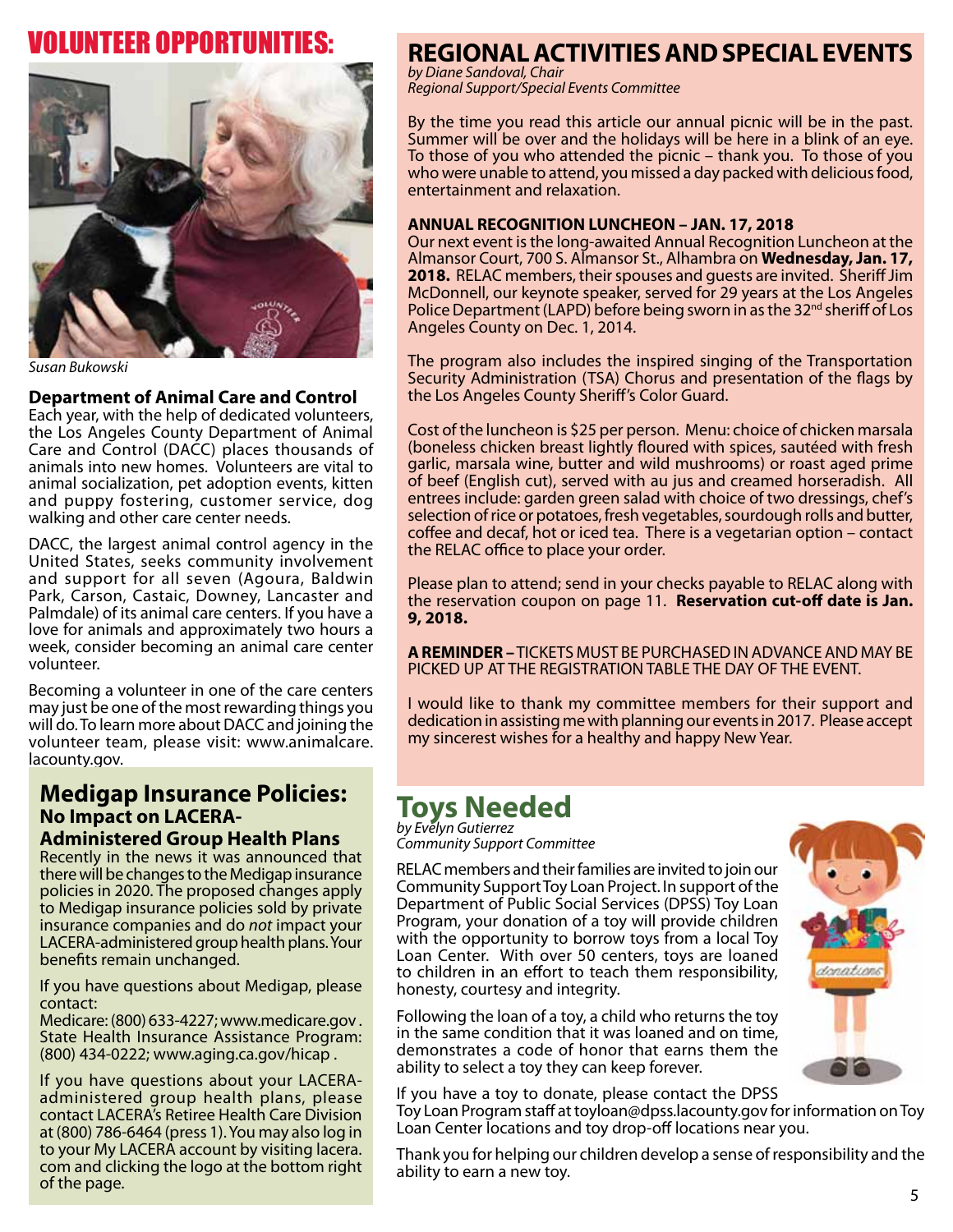## **Golf News** *by Gil Sandoval*

*RELAC Golf Director*

## **Lakewood – Oct. 18, 2017**

Unfortunately the Lakewood tournament was scheduled beyond the newsletter deadline. As a

result, the tournament results will be posted on the RELAC website -- relac. org -- under the activities link.

We had 28 players scheduled to play at Lakewood and we would like to invite more ladies to join us for our golf outings, so I encourage you to come out and have fun!

Since this is the last newsletter of the year, Diane and I wish to extend to all of you the blessings of the holiday season. May you stay healthy, happy and enjoy your families at the upcoming celebrations of this time of the year.

I ask that you keep John Wehrly in your prayers as he had a serious heart attack just before our last tournament and passed on Oct. 4. We extend our prayers and condolence to his family. May God welcome his soul!

The next tournament is at Knollwood Golf Course on Dec. 4. Entrees must be received by Nov. 16. NOTE: Only ONE GUEST per member.

Enclose a check for the number of golfers @ \$32 each. Make checks payable to RELAC and mail entry to RELAC, 1000 S. Fremont Ave. #15, Alhambra. CA 91803-8802.



reserve your spot!

626-578-1161 / CA Seller of Travel #1019830-40 November 2017

## **RV Outing Notes**

*Jeanne Klauk, Assistant Coordinator and Mike Reyes RV Coordinator*



This September brought us once again to Chula Vista. The weather was pleasant, and the park is really beautiful. This outing was attended by: Al and Diana Medina (our wagon masters), Ron and Betsy Morgon, Norm and Chickee Nelson, Bob and Linda Reyes, Dave and Darlene Sorensen, Dave and Jan Coleman, Max Georgi and Dulce, Paul Ladefoged and Stinne, Mike Reyes (Veronica's brother was having health complications, so she stayed home), Max and Marianne Valdivia, Peter and Beverly Loomis (WELCOME to our new members), Ed Clifton, Joe and Helen Quintana, Dorie Fregeau, and me. We also had visitors: Fred Weinberg joined us, as did Linda Gutierrez and Margo Martinez. Also there were some cousins of the Reyes brothers.

We started the outing with an impromptu  $14<sup>th</sup>$  birthday party for my dog, Johanna. We had beer and snacks (she did NOT get any beer, though). Monday evening we had our hors d'oeuvres - another nice spread. The Medinas, and assorted kitchen help, fixed great breakfasts on Tuesday and Wednesday mornings. We pot-lucked on Tuesday night. Jan and Dave Coleman started off the mornings in water aerobics, while we cheered them on as we drank coffee! On Tuesday afternoon we were treated to another of the Medinas' Margarita Parties -- a really fun time, with lots of snacks, too!

RELAC donated two gas cards for our outing, and they were won by the Medinas and the Morgons. Thank you, RELAC! Max Valdivia won the 50-50 drawing.

In October we will be at Emerald Desert in Indio. Come join us Jan. 15, 2018 at Pechanga!! Coupons will be on the website, or you can call Mike at (909) 357-0145) or me at (562) 896-8904).

## FOR SALE

**CEMETERY PLOTS** – Three plots, Green Hills Cemetery, Rancho Palos Verdes, California. Prime location (Sunnyside Area). Asking \$15,000 each. Call Linda at (562) 708-4305.

**CEMETERY PLOTS** - Two lots, Rose Hills, \$7,250 or best offer, including transfer fee. Lots No. 7534, Graves 1 & 2. Beautiful area. Garden of Commemoration II. Call Bobbie Anderson at (213) 300-7739.

**TIMESHARE -** Two units at Lawrence Welk Resort, Villas on the Green, Escondido, California, locked-in one-bedroom, \$20,000. Call Pompeo or Merlinda de Leon at (626) 912-2073 home or (808) 358-1061 cell.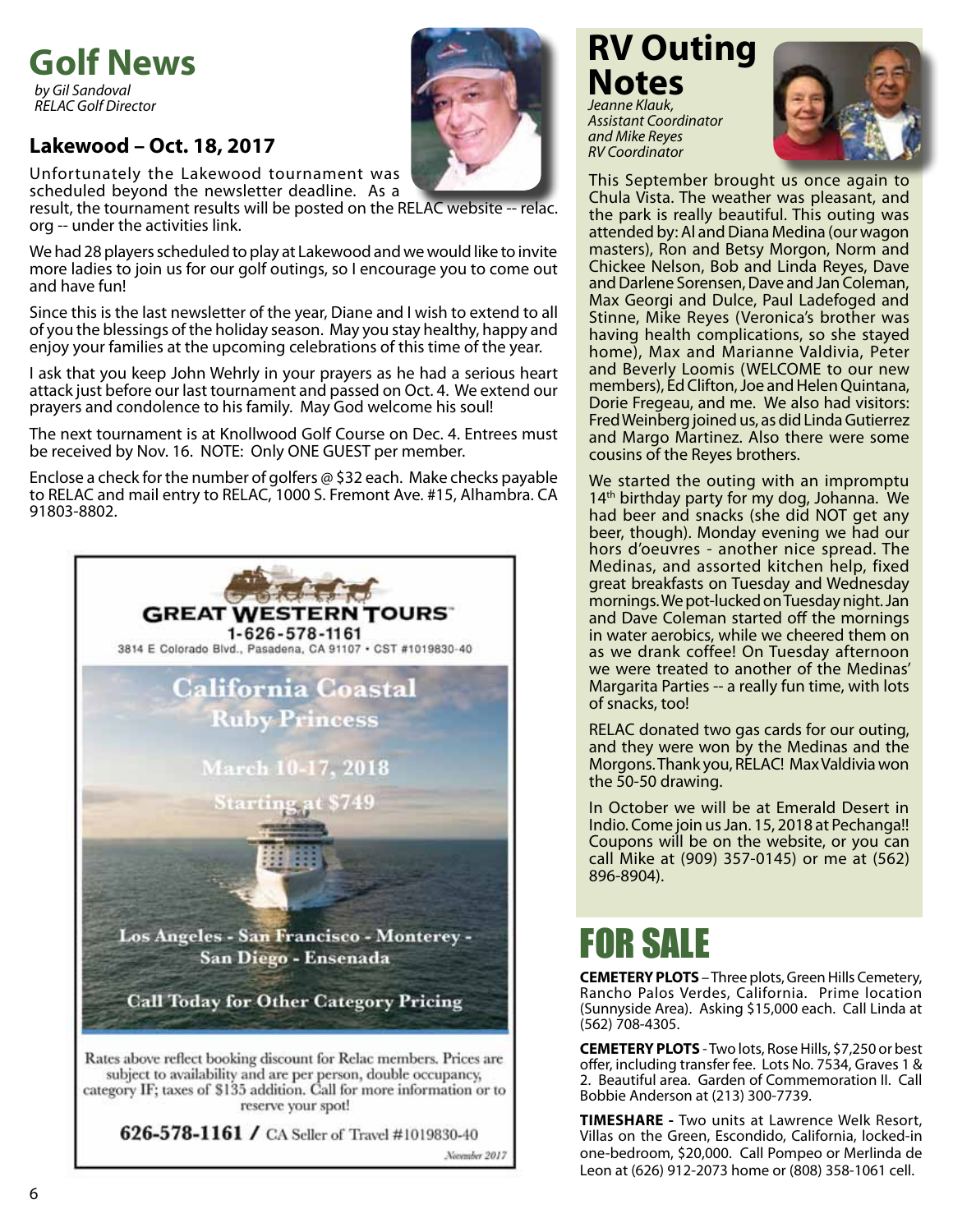#### **Do I have to buy my tickets online?**

Purchasing tickets online saves you time and money, but if you would prefer to order your tickets via FAX or mail, you may do so.

#### **Is there walk-up service locations where I can purchase tickets?**

Several walk-up service locations are available for ticket purchases in Los Angeles and Orange Counties.

#### **Can I purchase tickets for family or friends?** Absolutely.

#### **Are ticket prices guaranteed?**

Prices, availability and offers are subject to change as Recreation Connection cannot control when its corporate retail partners change their prices or product offerings.

#### **Will I be receiving e-tickets or hard/paper tickets?**

E-tickets are available for the majority of ticket offerings, but some require that the actual hard/ paper tickets be mailed (via UPS). E-tickets are valid for redemption by the individual ticket holder. Although some tickets may be name specific with the purchaser's name, the tickets may be gifted to another individual and will be honored accordingly.

#### **What are the payment choices?**

Visa, MasterCard and Discover Card are accepted. **Is there a service fee?**

There is a minimal processing fee on e-tickets. Ticket orders requiring shipment via UPS include a minimal processing fee along with a shipping/ handling fee.

#### **Are tickets refundable?**

No. Tickets are non-refundable and cannot be exchanged.

#### **What if I receive the wrong ticket?**

If this happens, contact Recreation Connection immediately. It will do its best to rectify the situation in a timely manner.

#### **When will my ticket order be processed?**

Some ticket orders may require manual processing to enable membership verification. Orders received during normal business hours Monday – Friday, 7:30 a.m. – 4:30 p.m. and weekends/holidays 7:30 a.m. – 2 p.m. (Pacific Time) will be processed and mailed the same business day. E-tickets are processed and sent to the e-mail address provided within one hour after the order is received during normal business hours. E-ticket orders received after these hours will be processed the next business day, within one hour of office opening. Members should check their spam and/or junk mail folders as these types of documents may be sorted into these folders.

**How long does shipping usually take?** You may select from the following shipping options: UPS Ground: up to seven days depending on location. UPS Next Day (except Saturdays). UPS Next Day (Saturday Delivery).

**What is the customer service number?** (818) 240-7400.

## **Discounts continued from p.1 News From LACERA**

*by JJ Popowich Assistant Executive Officer*

Years ago when I took over writing this article on behalf of LACERA I made a choice to approach it as if I were sitting down and having a conversation with our retirees. I wanted to share information with you in a genuine and folksy manner – the same way I like to communicate with my peers and the LACERA staff. The goal has always been to establish a connection with each of you on a somewhat personal level because I view LACERA – both members



and staff – as one big extended family. If you think about it, our time together lasts decades – just like a real family.

So, I don't mind sharing with you that it's Oct.1 as I write this edition's article and I'm in a very reflective mood. Our world is going through a very trying time with the series of natural disasters we've experienced, the continuing political turmoil our country is going through, and the man-made tragedies like what occurred in Las Vegas last night. In addition, there's change everywhere you look – including LACERA.

Throughout it all, its reminded me how lucky I am to be working for such a wonderful organization like LACERA where every day I get to come to work with great staff who are all focused on fulfilling the "noble" mission of taking care of each and every LACERA member and meeting our promises to each of you.

As I reflect on the natural disasters that have been occurring this summer, I am heartened by the response of our staff. Several of our member-supporting divisions like Benefits, Systems, and Member Services immediately sprang into action to identify LACERA members who may be in the impacted areas of Texas, Florida, Louisiana, Puerto Rico, the U.S. Virgin Islands, and Mexico. We placed a special notice on each member's account so our staff could immediately identify them as being in an impacted area, allowing them to ensure any impacted member's requests are escalated and treated with the priority needed during times of crisis.

I've also been reflecting on the changes that have been going on here at LACERA. Chief Executive Officer Gregg Rademacher retired Oct. 1, after serving the last 11years of his 26-year LACERA career in the CEO role.

Leadership doesn't come from one's title – it comes from one's character, commitment, and integrity. Gregg was a true leader who helped develop many of LACERA's leadership staff over his career. He was committed to continually moving LACERA forward. During his tenure at LACERA he worked to help modernize LACERA's information systems so we could have a state-of-the-art proprietary member services system that allows us to continually adapt to changing regulatory environments, evolving plans, and continually focus on providing new services. Under his guidance we launched the member portal and worked to bring self-service to members.

Gregg was driven by his focus of taking care of members. Under his guidance, LACERA created the Member Services Division so LACERA would have a group of service professionals dedicated to providing world-class service to members. He was instrumental in the development of our Quality Assurance Division to ensure everything we did was of the highest quality possible. He was also responsible for guiding LACERA through an ever-changing regulatory environment that led to the creation of two new plan tiers (Plan G and Safety Plan C) and at least two economic downturns. Today LACERA is as strong as it has ever been, with over \$53 billion in assets and an 80% funding ratio. Our staff are better trained and prepared to fulfill our mission than ever before.

While Gregg has gone on to realize the dream we all work for – retirement --- we are fortunate the Board of Retirement has appointed Robert Hill as our interim CEO. Rob has been with LACERA since 1994, has held leadership roles in almost every division within LACERA, and has been in the assistant executive officer role since 2001. Under his steady guidance, LACERA will continue its journey without missing a beat.

The Japanese poet Saigyo once wrote, "Every single thing changes and is changing always in this world. Yet with the same light the moon goes on shining." Like the moon, LACERA is a constant. LACERA is 400 dedicated professionals who are all committed to maintaining our position as a premiere pension system. So, yes, the world goes through some things and change is continual – but what doesn't change is our commitment to you. LACERA will be here for you, continuing to fulfill its mission to produce, protect and provide the promised benefits now and in the future.

Well, that's it for this month. Until we chat again, I hope you enjoy every day of your retirement. You earned it!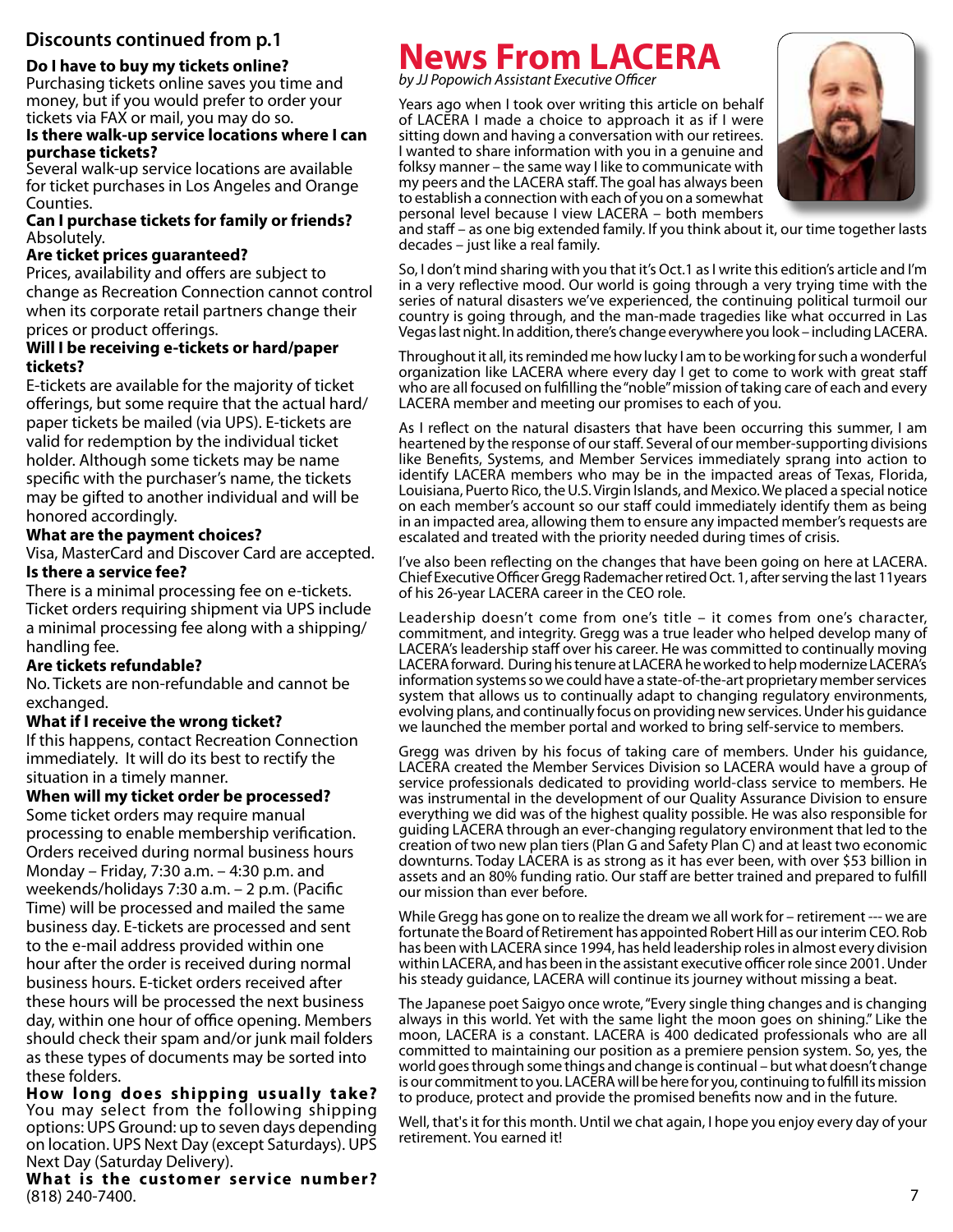# Keeping Up With Retirees

*We asked four RELAC members to let us know what they have been doing since retirement. Their articles follow.*

### **STEVE COOLEY**

I joined the Los Angeles County District Attorney's Office on Aug. 6, 1973, as a senior law clerk. That was just 10 days after I had taken the California bar exam and a couple of months after graduating from USC Law School. That was the beginning of what would be a four-decade career with the District Attorney's Office.



During those four decades, I had 13 separate assignments, all of which I found interesting and exciting, and an opportunity to

work with good people – clerical staff, district attorney investigators, other prosecutors, defense attorneys, judges, court personnel, and, of course, law enforcement officers.

In 1999 I decided to run for district attorney. The primary election campaign took 15 months, and I won the primary in March 2000. I then engaged in a general election campaign against then-sitting, two-term incumbent District Attorney Gil Garcetti. Although vastly outspent, I won the election with 64 percent of the vote. I was sworn in as the 41 $\mathrm{st}$ district attorney on Dec. 4, 2000, and completed my third term on the first Monday in December 2012. That was the date of my retirement. I had attended RELAC meetings prior to retiring and subsequently joined RELAC.

Within a month of retirement, I founded my own law firm, Steve Cooley & Associates, Inc., located online at stevecooley.com. It is essentially a problem-solving firm with an emphasis on assisting individuals who have been victims of some sort of criminal or civil wrongdoing.

A highlight for me since retiring is writing a book entitled "Blue Lives Matter – In the Line of Duty." The non-fiction book, to be published in early November, describes the murders of law enforcement officers in Los Angeles County. Each chapter draws upon actual court records, District Attorney files and anecdotal input from numerous individuals involved in those tragic cases. I collaborated with co-author Bob Schirn, who just celebrated 50 years with the District Attorney's Office, having retired several years ago but continuing to assist in maintaining the archives for the office. Bob is widely recognized as the District Attorney's Office's unofficial historian. This project could not have been accomplished without the assistance of my long-time executive secretary, now retired, Cathy Musick Hawks. Cathy is also a member of RELAC. Anyone interested in the book can check out website BlueLivesMatterBook.com.

I am active in the Peace Officers Association of Los Angeles County, LA 5 Rotary, International Footprint Association, Cal State LA's President's Council, various bar associations and attorney groups; and continue to support several charities, including the California Narcotic Officers Association's Survivors Memorial Fund and Desert Refuge for Peace Officers.

In terms of family, I couldn't be happier. My wife, Jana, and I celebrated our 42nd anniversary earlier this year. My daughter, Shannon, is a deputy district attorney assigned to the Hardcore Gang Division and is viewed by others more objective than me as a real star. My son, Michael, runs his own production company, Ronin Media House, which provides video content services to law enforcement agencies, law firms, and other entities, primarily for purposes of their websites. And, I am the proud and doting grandfather of three grandchildren. That experience has added a wonderful dimension both during my time as a County employee and in retirement. After living in the same home in Toluca Lake for 35 years, Jana and I moved to the South Bay in 2010 to be closer to our children and grandchildren.

#### **MARY K. RODRIGUEZ**

I was born in New York, raised on Staten Island, and the oldest of six children of parents who emigrated from Ireland. In the early 1960s I came to Los Angeles for six months -- and, as you can see, I am still here.

I began my County career

early in 1962 as a clerk in the Banking Division of the Treasurer and Tax Collector. For many years I cashed L.A. County payroll checks, and there I met so many wonderful people, some still friends today. Thirteen years later, I transferred to LACERA and in March 1995 I retired as a manager with 34 years total County service.

My former boss, Ed Morris, who was president at the time, asked me in 2005 to become involved in RELAC. I was a bit reluctant, but wanted to help other retirees and this seemed to be a good way to do so. It was a great decision! I have thoroughly enjoyed my 12+ years with the organization. I started out as an office employee, then had the great honor in 2006 of being elected to the Board of Directors, with my first term beginning in January 2007. I serve as secretary and am involved in several committees, including chairing the Recreation and Program committees. Being part of the Outreach Committee is particularly rewarding as we send personalized birthday and Christmas/holiday cards to members 90 years and older – we have almost 900. We receive many thank you notes, often stating they are so happy to be remembered as they have no family and have lost most of their friends.

I enjoy traveling extensively with my long-time friend and fellow RELAC Board member Alice Prouty. I particularly love going to Maui, Hawaii – where my daughter, Tara Ann, lived for 14 years before moving back home six months ago to be closer to family (she brought her dog and cat…oh boy) -- and to Mazatlán and Cancun, Mexico. I have always wanted to visit Australia – that is on my travel bucket list. Cruising is also great!

Besides traveling, I read all the time, especially mysteries. I am a great fan of "Murder, She Wrote" and "Columbo." I have hundreds of books, which are to be donated to a County library in RELAC's name. I live in Alhambra and enjoy spending as much quality time as possible with my family: my son, Sean, his wife, Kimberly, grandchildren Cailen and Conner, and daughter. Their usual question to me is "Where are you off to next?"

I love working with RELAC, helping our members, and God willing, I hope to continue to be a part of this organization for years to come. Thank you all for your support!



*Mary K. Rodriguez with daughter, Tara Ann; grandson, Conner, and* 

#### *Steve and Jana Cooley*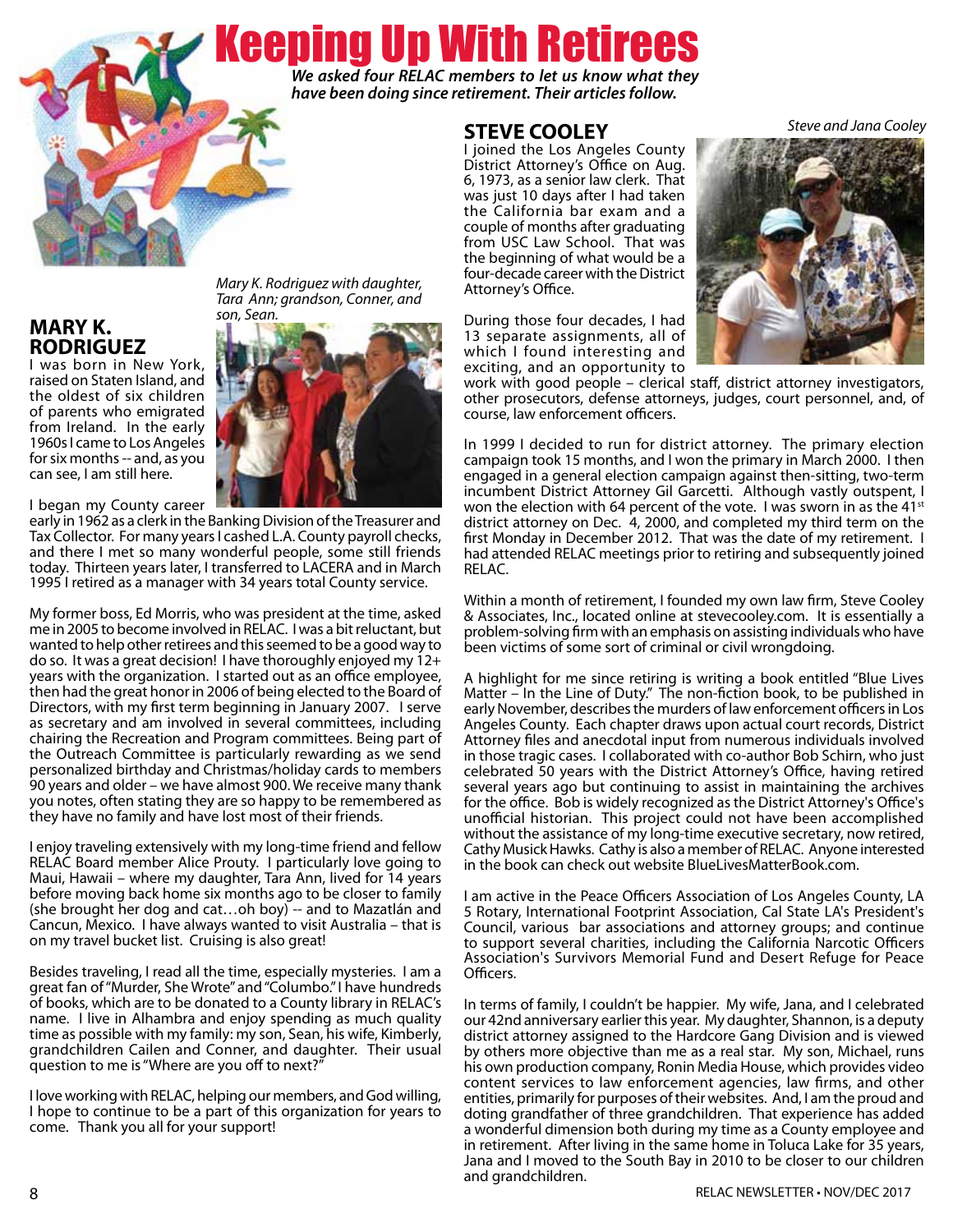### **Ron Hansen**

In April of 1967 at the age of 24, I was hired by Gloria Sapp to work as an intake worker in the Department of Public Social Services Metro South District. My job was to serve disabled adults living in the communities surrounding the district office. In those days social workers made 'home call' visits to each person in their caseload. While the people I helped were very poor and afflicted by severe disabilities and illness, their grace and humanity under such circumstances became a core reference in my County service over the next 36 years.

My career was an incredible journey through the County's world of health and human services. I worked in three County departments: DPSS, Health Services and

the Board of Supervisors (Third District). Overall, I held 14 separate positions in places throughout the County. At each location I worked with people who became my friends and family on the job.

My career covered a myriad of assignments and projects. The more notable achievements included: developing the DPSS Community Resource Information Bank, which created an information base for today's 211 L. A., the County's community information and referral program; organizing the L. A. County Health Planning Council for DHS, and crafting the Board-approved "Unified System for a Healthy Los Angeles," which provided the framework for the subsequent creation of the L.A. Care Health Plan; and advocating for County partnerships with community health clinics to expand local access to health services as part of a federal Medicaid project under the auspices of the Board of Supervisors.

I would love to give a shout-out to many of those I worked with in the County, but there are two people I must mention. One is Bob Gates, who gave me the opportunity to pursue my full potential in County service, and who stuck with me when I came to doubt my ability to do so. The second is Supervisor Zev Yaroslavsky, who gave me his trust and the freedom to be myself in helping him serve the public's needs for health and mental health services.

I retired from County service in 2005, but never fully let go of the mission of public service. After retiring, I did some consulting in health services. I was recruited by L.A. Health Action of the California Endowment to study the health needs of the County's homeless population, and later did a stint as the interim director of L.A. Health Action.

With regard to more personal interests and needs, for me, it's family. My wife, Vicky, had a successful County career, finishing up as secretary to the assistant presiding judge of the Superior Court. She is an active member of the L. A. Garden Club, and we enjoy camping jaunts with friends in our RV club. Our daughter, Emily, is working as an eligibility worker in Panorama City, and our son, Leif, is working toward a college certificate in cinema and television.

We live in Eagle Rock, and lately I've been drafting alternative designs for a remodel of our home. As an avid golfer, I served for a time as president of the Brookside Golf Club near the Rose Bowl. More recently, I've been organizing the art works of my dad, Eric Hansen, who did paintings and drawings his entire life. He worked for Disney Studios in the early days on such projects as Snow White, Pinocchio, and Fantasia.





*Ron and Vicky Hansen*





### **Christine Rufolo**

I started my County career in November 1968. I had completed a year of service in VISTA, Volunteers in Service to America, in the Los Angeles area, and decided not to return to my birthplace Staten Island, New York. I was immediately hired by the Department of Public Social Services as a social worker, but after only a few months was reclassified as an eligibility worker when the department implemented new federal guidelines.

As more changes ensued, I decided to transfer to Department of Hospitals, LAC+USC Medical Center as a patient financial services worker: similar job, but with more opportunity for advancement. However, within the year I laterally transferred to the Volunteer Services Division, moving into what was familiar to me, working with community and volunteers. Then in 1978 I was invited by Administrator Pete McDermott to come to Olive View Medical Center to rejuvenate its volunteer program. I took this new challenge since Olive View had to move to Van Nuys after the earthquake.

In 1982 I became Public Health Programs volunteer director, which included grassroots volunteer recruitment as well as management of over 26 public health centers, working with advisory councils, community organizations, and health center staff to accomplish this goal. When Public Health reorganized, I was transferred back to Hospitals, thereby decentralizing management of health center volunteer programs. I was reassigned to Harbor-UCLA Medical Center as the volunteer director, and stayed there about seven years, constantly looking to transfer out of the South Bay. This was a very trying time for me since my son was young and I lived in the San Fernando Valley. Eventually, I did transfer to the Department of Health Services human resources to coordinate mandatory programs initiated by the Board of Supervisors, and to facilitate their implementation in each DHS department/division. On the list for assistant staff analyst, I promoted to the DHS Quality Improvement Program, working there until my retirement in 2009.

I am grateful that I stayed in Plan A, and that I had the opportunity to meet so many wonderful County employees in the various departments as well as the Department of Health Services during my career. Many continue to be my good friends today. Although the position of volunteer director today may be still underutilized throughout the County, the underlying philosophy remains firm - government cannot do it alone! It requires the support of like-minded individuals to get the job done.

Retirement was an easy transition for me. I added additional overseas travels to my New York family visits. These include an Alaskan cruise, China, Hong Kong, Vietnam, Israel, Australia and New Zealand, Croatia and Montenegro; selected cities in Cambodia, Thailand, Slovenia, Italy, Romania, Holland, Portugal, Czech Republic, Hungary, Brussels, and Luxembourg. Since my son now lives in Alexandria, Virginia and is employed by Peace Corps International, I also stopped there on my way to visit my 98-year-old mother (who died in September) every six months. In August I traveled to Vancouver and the Canadian Rockies, including Lake Louise.

I continue to work as a "troubleshooter"' during elections and participate with volunteer/professional organizations as needed, including the Pasadena Showcase House. I serve as vice president of finance for CARES Auxiliary at LAC+USC Medical Center, volunteer during the summer at the Music Center with the "Dance Downtown" Active Arts Volunteer Program, and participate in the Laurel Grove Neighborhood Association. There are a few aches and pains…but generally life is (very) good.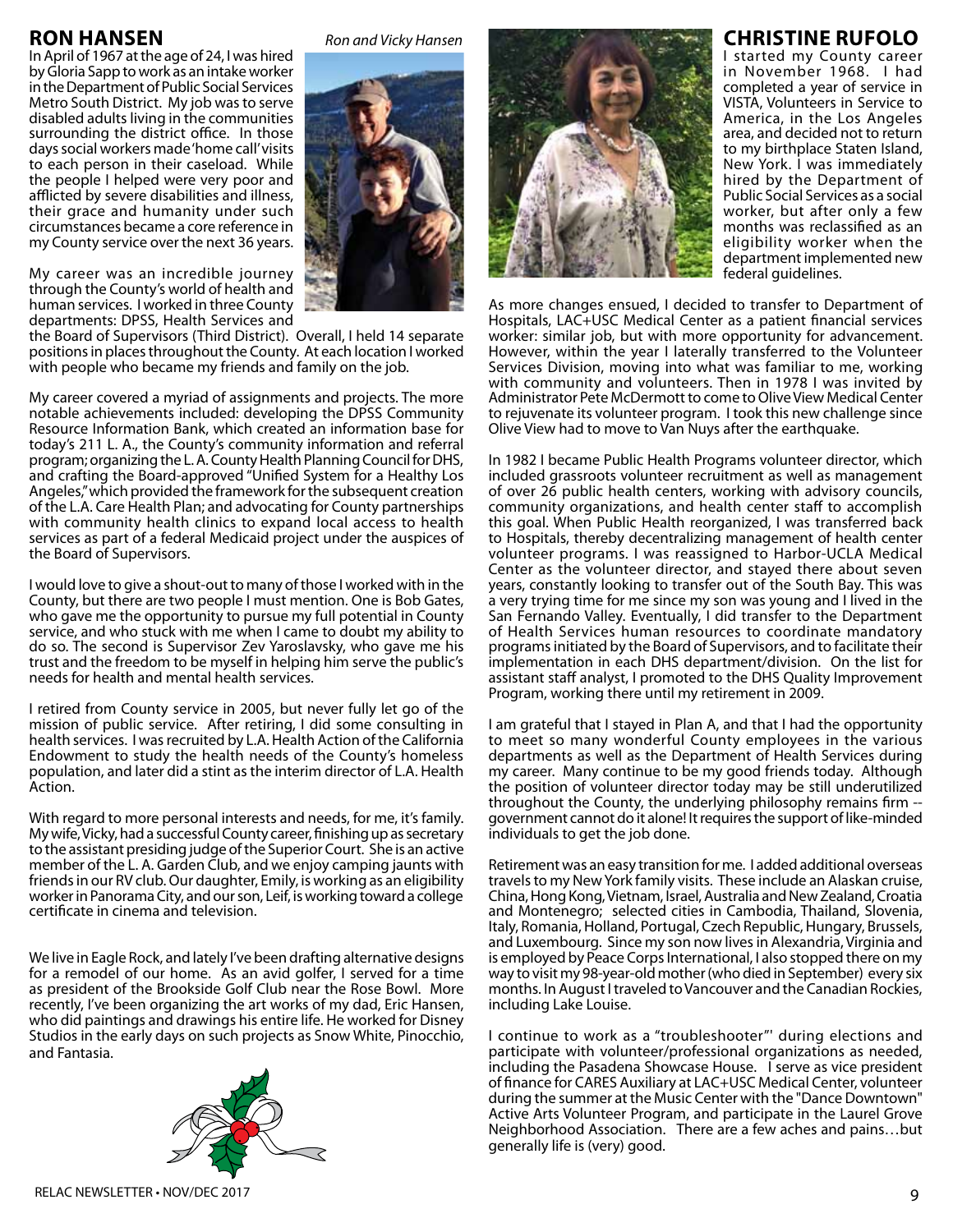







*Bobby Cagle William Kehoe Jill Serrano Nancy Aspaturian Gwen Andrizzi*



# PASSAGES: *Compiled by Judy Hammond, Newsletter Editor*

#### **APPOINTMENTS:**

**Bobby Cagle**, director of the Division of Family and Children Services in Georgia's Department of Human Services, named to head the Department of Children and Family Services on 3-2 vote, at \$300,000 annual salary, effective Dec. 1. Brandon Nichols has led the department since the retirement of Philip Browning in January. **Dennis Slavin**, chief deputy director, becomes acting director of Regional Planning, upon retirement of Richard Bruckner. **William Kehoe,** chief information officer of King County, Washington since 2010, selected as new chief information officer in the Chief Executive Office, effective Nov. 1, at salary of \$248,348. **Deborah Allen**, deputy director of public health, replaces **Wesley Ford**, who is now working on substance abuse treatment programs for the Department of Health Services. Allen, who will make \$196,000, was director of the Bureau of Child, Adolescent and Family Health at the Boston Public Health Commission. **Jill Serrano,** who was chief financial officer for the San Diego County Sheriff's Department, is the new assistant sheriff over administrative and technology services, at salary of \$220,369. **Nancy Aspaturian**, who began her legal career with the Public Defender's Office and was most recently training director and supervising attorney for the Children's Law Center of California, replaces retiring Sheila Gold as justice deputy for Supervisor Sheila Kuehl. **Robert R. Hill** is interim chief executive officer of the Los Angeles County Employees Retirement Association.

#### **DEATHS:**

**Etsuko "Etchie" Mura**, 73, retired (1996) assistant graphic arts coordinator, Chief Administrative Office**. Ito Cannella**, 89, member of the Sybil Brand Commission. Retired Sheriff's Lt. **William Sieber**, Capt. **Donald R. Foxen** (1985) and Sgt. **James L. Montgomery Jr.** (1976). **Eric Bourdon,** retired assistant director of Beaches and Harbor (1992).

#### **BIRTHS:**

Melissa Sobel gave birth in August to Naomi Christine; first grandchild for **Gwen Andrizzi**, retired executive assistant to Chief Administrative/Executive Officers Bill Fujioka, David Janssen, and Sally Reed. **DEPARTURES:**

**Dr. Mitchell Katz,** head of the County's Health Agency, will leave at the end of the year to become chief executive of the New York City Health and Hospitals Corp. **Donna Bojarsky**, who served 20 years, including as chair, leaves the Human Relations Commission. **Sean Rogan,** executive director of the Community Development Commission/Housing Authority, dismissed by Board of Supervisors on unanimous vote in closed session.

#### **RETIREMENTS:**

**Gregg Rademacher**, chief executive officer of Los Angeles County Employees Retirement Association. **Sheila Gold**, justice deputy to Supervisor Sheila Kuehl and formerly an attorney with the Public Defender's Office and Alternate Public Defender's Office. **IN COURT:**

Former deputy probation officer **Oscar David Calderon Jr**. 33, sentenced to 364 days in jail after pleading guilty to inappropriately touching two girls at Camp Scudder in Santa Clarita. Former Internal Services Department power plant engineer **Yuri Garabekyan** has been charged with felony conflict of interest and bribery for allegedly manipulating county bidding procedures while at Pitchess Cogeneration Plant in Castaic in an attempt to have contracts awarded to a friend's company. Three former executives for the nonprofit Chicana Service Action Center – **Sophia Esparza, Silvia Gutierrez** and **Thomas Baiz** -- pleaded guilty to embezzling and misappropriating millions of dollars in public funds and agreed to pay more than \$10 million in restitution to the Los Angeles County Departments of Public Social Services and Community Senior Services, and the City of Los Angeles Economic and Workforce Development Department. **Michael Lorenzo Tompkins,** a fourth employee, pleaded no contest to embezzlement earlier this year.



*Brandon Nichols*



*Dr. Mitchell Katz*



*Robert R. Hill*



*Sean Rogan*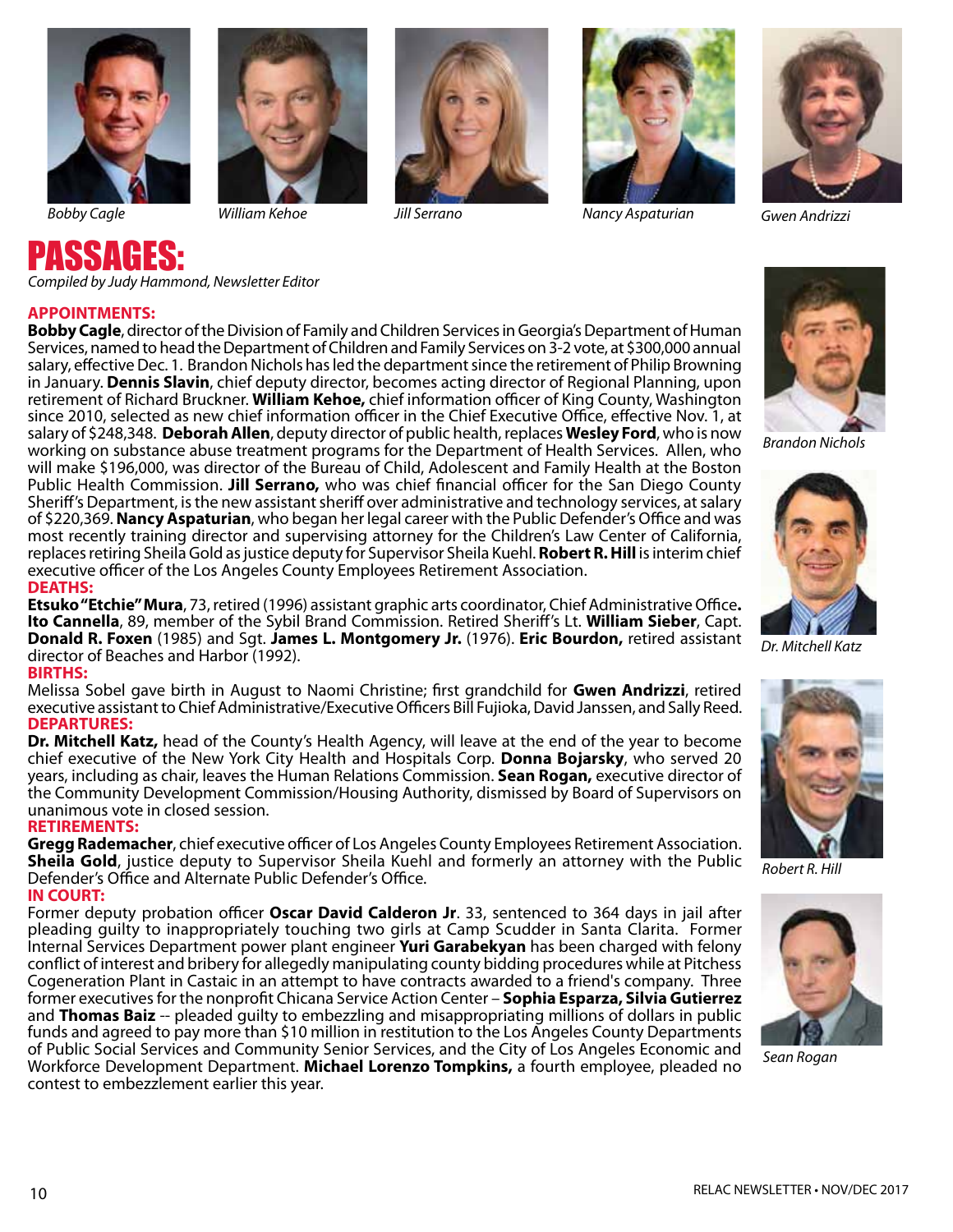#### **RELAC NEWSLETTER**

Vol 52 - Nov/Dec 2017 Number 6

Retired Employees of Los Angeles County 1000 S. Fremont Ave. Unit 15, Alhambra, CA 91803-8802

(626) 308-0532 (800) 537-3522 Fax (626) 308-2901

E-mail: admin@relac.org website: www.relac.org

**Board of Directors**

President **Dave L. Muir**

Vice President **Greg Walia**

**Secretary Mary K. Rodriguez**

> **Treasurer Greg Walia**

Past President **Bill de la Garza**

**Members** Brian Berger Donald Fandry Evelyn Gutierrez Judy Hammond J. P. Harris Linda C. Hopkins Dyanne Nelson Alice Prouty Les Robbins Diane Sandoval

Editor: Judy Hammond Copyright © 2017 by RELAC. This information presented in your RELAC Newsletter is believed to be from reliable sources. However, no responsibility is assumed by RELAC or the writers for inaccuracies in the articles as published.

> Office Hours 9 a.m. - 4 p.m. Monday - Thursday Closed Friday, Saturday, Sunday & Public Holidays

**RELAC** Annual Recognition Luncheon

> WEDNESDAY, JAN. 17, 2018 Almansor Court, 700 S. Almansor St., Alhambra



Keynote Speaker: **LOS ANGELES COUNTY SHERIFF JIM MC DONNELL**

Also Featured Will be the Uplifting Voices of the **TRANSPORTATION SECURITY ADMINISTRATION (TSA) CHORUS.**

THE COUNTY SHERIFF'S DEPARTMENT COLOR GUARD WILL PRESENT THE FLAGS.

 Meal costs are being subsidized approximately 25% by RELAC. Choice of chicken marsala or roast prime of beef with salad and dessert \$25 per luncheon ticket - tax and tip included No-Host Cocktail Hour 10:30 a.m. - 12 Noon Luncheon and Program 12 Noon - 3 p.m. Free Parking

Come make new friends – Have a good time!

|                         |            | Member <b>Management and Community Community</b> |                |                                |
|-------------------------|------------|--------------------------------------------------|----------------|--------------------------------|
|                         |            |                                                  |                |                                |
|                         |            |                                                  |                |                                |
|                         |            |                                                  |                |                                |
|                         |            |                                                  |                |                                |
|                         |            |                                                  |                |                                |
| A. Oven-Roasted Chicken |            | <b>B. Prime Rib of Beef</b>                      |                |                                |
|                         |            |                                                  |                |                                |
|                         |            |                                                  |                |                                |
| Guest(s)                | TOTAL A \$ | $$25/ea. = $$ Guest(s)                           | <b>TOTAL B</b> | $525/ea. = $$<br>$\frac{1}{2}$ |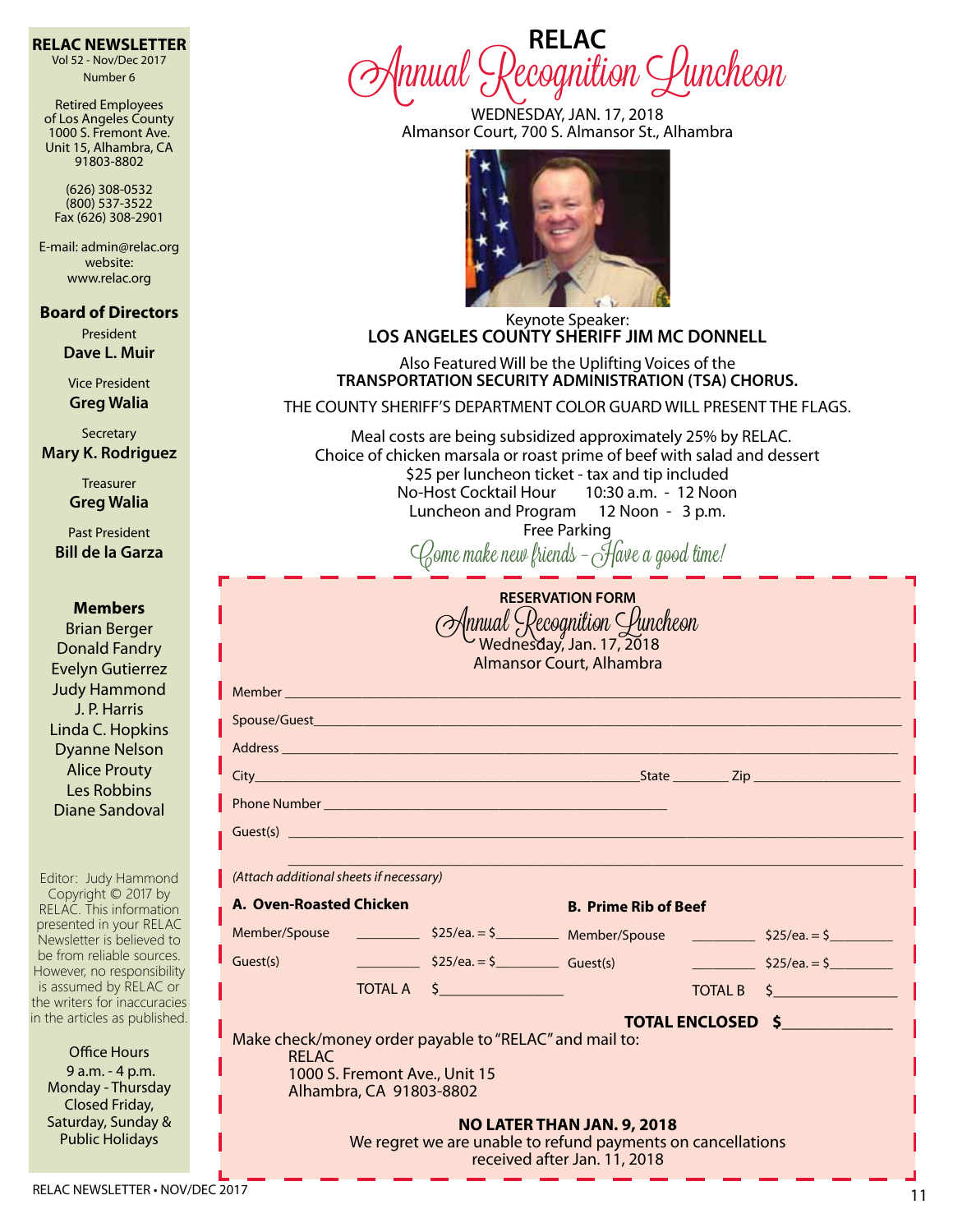## **Inside LA County**

*by Judy Hammond Newsletter Editor*

Update on Board initiative to reduce contract employees: The Probation Department was asked to come up with a plan to reduce or eliminate its use of employment service temporaries for clerical positions and replace them with permanent employees. The Department of Health Services is hiring 79 respiratory care workers instead of contracting for them.



Residency programs are being established at Rancho Los Amigos National Rehabilitative Center in Downey and Charles R. Drew University of Medicine and Science, with the hope that many of the residents will stay with the County, reducing the reliance on contract physicians.

The Board of Supervisors wants more candidates for top positions to reflect the diversity of the workforce, including racial, ethnic, gender, disability and LGBTQ identification, both in recruitment and internal succession efforts.

Dr. Mitchell Katz, hired seven years ago, has succeeded where his predecessors have not. He is leaving the County as head of the Health Agency and director of health services at the end of the year amid rave reviews by the Board of Supervisors and employees. Katz, who said he loved his job, is leaving to return to his native New York to care for his elderly parents and become chief executive of the New York City Health and Hospitals Corp.

A new program allows volunteers, friends and neighbors to receive mileage to drive older and disabled adults on County-approved trips like medical appointments and trips to the grocery store.

The director of mental health has created five new highly specialized clinical leadership positions: chief of psychiatry, psychology, nursing, social services and peer services. The \$1 million cost is to be absorbed within the department.

Supervisors want more control over appointments to the Quality and Productivity Commission so will now select 10 of the 17 members instead of just five.

Former Undersheriff Paul Tanaka lost his bid for a new trial when a federal appeals court denied his contention that he was unfairly convicted of obstructing justice. Tanaka is serving a five-year term.

The Sheriff's Department was ordered by the state Supreme Court to release data from millions of vehicle license plate images it has captured from cameras on police cars and street poles. Two groups said they wanted to analyze the data to determine if police were disproportionately capturing license plates in particular neighborhoods.

The Los Angeles Memorial Coliseum Commission is being increased to six members, after being reduced in 2013 to three members from nine. Officials said they weren't able to discuss issues between meetings, since the Brown Act prohibits a majority of the members of a government body to meet privately to discuss any matter under its jurisdiction.

Supervisors agreed to pay \$3.9 million to settle a federal civil rights lawsuit filed by a former youth inmate at Barry J. Nidorf Juvenile Hall in Sylmar who suffered severe brain damage during a 2013 fight with another youth, rendering him a quadriplegic requiring round-the-clock care. The suit claimed probation officers beat and taunted him because he was charged with a sex-related crime, and disclosed the offense to other youths in hopes to incite a fight or physical attack.

Legislation to put a ballot measure on the state ballot to enlarge the L.A. County Board of Supervisors to seven members passed the state Senate after a provision was removed that would have required an elected county executive. The measure will be heard in the Assembly in January.

To protest President Trump's decision to end the program that allows young immigrants brought to the U.S. illegally as children a temporary reprieve from deportation, the Board of Supervisors enacted a one-year travel restriction (with some exceptions) for county employees on official business to the nine states that threatened legal action if the program was not ended. Supervisors also elevated immigration to a Board priority – joining justice reform, child protection, health integration, homelessness and environmental oversight.

Larger enclosures are being provided for cats at various County animal shelters through the use of innovative PVC portals that allow them to move freely throughout cages. Another improvement: new dog play yards at the Carson/Gardena shelter.

Public Defender licensed clinical social workers are being provided direct access to detained mentally ill and developmentally disabled inmates, helping to ensure the inmates receive the correct medication, proper interventions, more humane treatment and alternatives to remaining in custody.

Supervisors approved permanently keeping the rainbow colors on the lifeguard tower in Venice Beach in honor of Bill Rosendahl, the first openly gay L.A. city council member.

The Probation Department has committed over \$1 million for arts programming developed by the County Arts Commission for youth under Probation's supervision.

An ordinance is being prepared to require the use of cool roofing materials in unincorporated areas to lower temperatures and reduce energy consumption.

Columbus Day no more. Supervisors have renamed the official County holiday, celebrated on the second Monday of each October, as Indigenous Peoples Day. Oct. 12 will be known as Italian American Heritage Day.

For the first time, the LA Opera presented an opera at the Dorothy Chandler Pavilion that was simulcast to a big screen at Exposition Park for more than 1,000 community members.

The County is reviewing its golf operations after Supervisor Sheila Kuehl said she was told some courses were not paying their County rent and water bills. The Parks and Recreation Department operates the largest municipal golf system in the nation.

 A new pilot program allows 300 low-level nonviolent offenders to enroll for housing, addiction treatment and other services instead of being taken to court or jail.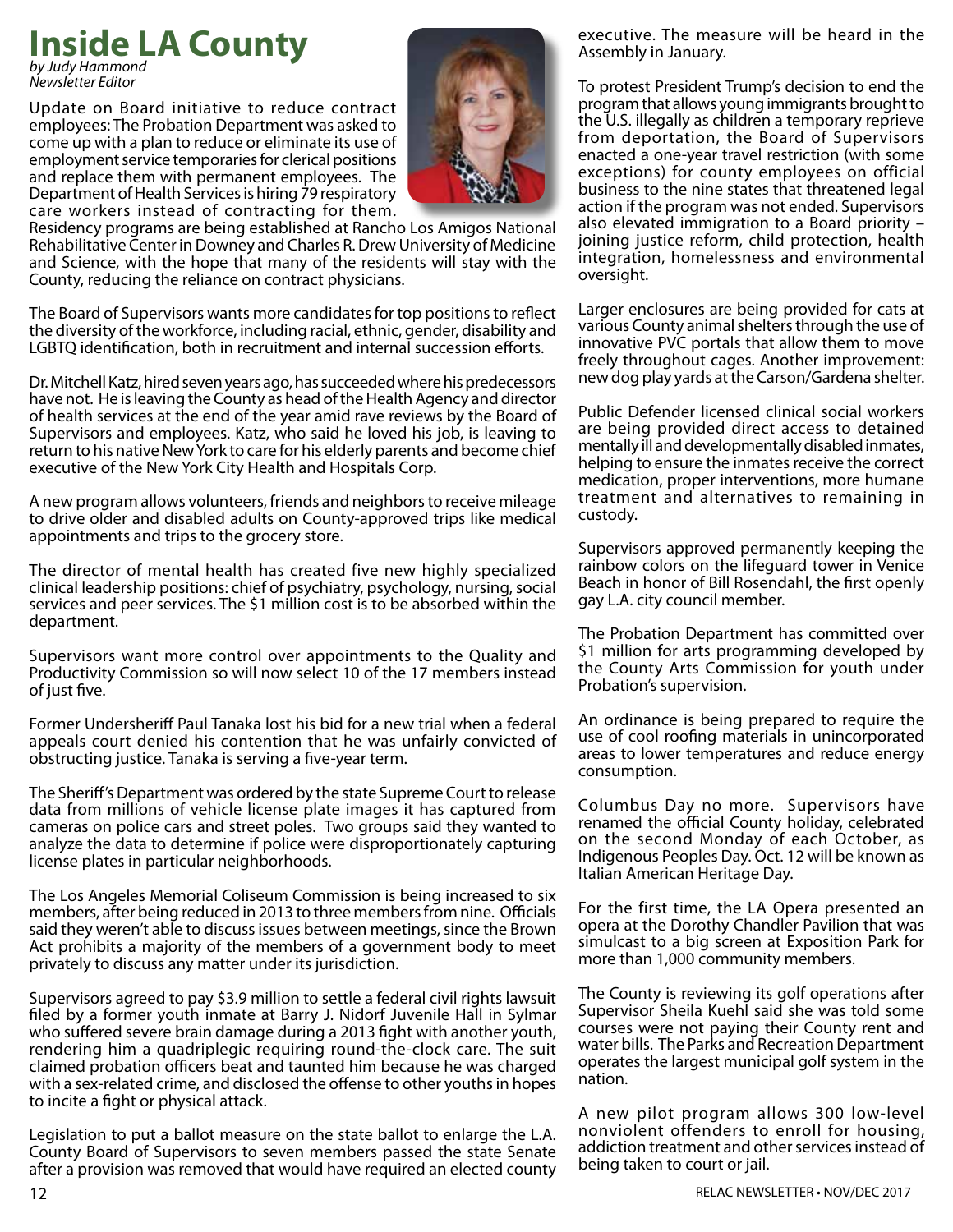

*by Judy Hammond, Newsletter Editor*

### **Bruckner Joining the "Fairist" of Them All**

**Richard Bruckner** may have retired as director of the Regional Planning Department, but he didn't go far. He is the latest of executives to be raided by Miguel Santana, new president and CEO of the Fairplex in Pomona. Santana, former chief deputy to Supervisor Gloria Molina and a deputy chief executive officer under County CEO Bill Fujioka, left his position as chief administrative officer of L.A. City to join the Fairplex in January of this year. He quickly recruited Lucas

*Supervisor Kathryn Barger presents retirement scroll to Richard Bruckner, director of regional planning.*



Rivera, vice president of Grand Park, as vice president, and Cielo Castro, deputy to Supervisor Hilda Solis, as chief of staff. It was unclear at press time what role Bruckner will play at Fairplex. He was highly praised by County supervisors upon his recent retirement. Supervisor Sheila Kuehl called Bruckner's departure "a great loss for the County," citing his understanding, intellect and innovation. "Your legacy is clearly established," said Supervisor Chair Mark Ridley-Thomas. "You're highly regarded as a pragmatic and wise professional, one who rolled up his sleeves from Day One and sought to tackle the very difficult issues involving regional planning."

*Sherry Gold receives retirement scroll from her boss, Supervisor Sheila Kuehl.*



### **She's Pure Gold, Say Colleagues**

**Sherry Gold**, who retired recently after 40 years of service, said she didn't even know what a justice deputy for a County supervisor was three years ago when she got a call from Supervisor Sheila Kuehl's Office saying that the supervisor was looking to fill the spot. "I didn't want to show my ignorance and I didn't want to admit it, but I had no idea what a justice deputy was. And I had no idea what they did. So I just said I don't know anyone for the job." When informed that the supervisor was calling her for the job, she laughed "and I think I even blushed. And I said I love my job (as an

alternate public defender). I'm planning on retiring soon. I have the best boss, the best assignment, great people to work with." But Kuehl prevailed, and says now that in "in all modesty" she believed Gold discovered "there was even a more wonderful job that she could have." It didn't take long for Gold to understand the power of a Board deputy. "She joined us with quite an agenda, and from her first day (and I'm sure late into the night) set out to make it a reality – vowing to end solitary confinement for juveniles, establishing a Civilian Oversight Commission, and reforming the money bail system," said Kuehl.

"I would say, in spite of her strong, strong advocacy and pushing the hell out of everybody, including the edge of the envelope, she is one of the most beloved people, certainly in my office," said the supervisor. "Sherry exemplifies everything we hope a senior policy deputy and a human being who cares about people will do. Her strong beliefs, ethics, and heart brought a level of care into the County that is not easily matched. She is truly a

## **CEO Rademacher Retires at LACERA**

Gregg Rademacher, chief executive officer of the Los Angeles County Employees Retirement Association since 2006, retired Oct. 1. Assistant Executive Officer Robert R.



Hill, who joined LACERA in 1994, is serving as interim CEO.

LACERA, an independent governmental entity separate and distinct from the County, administers and manages the retirement fund for the County of Los Angeles and outside districts. It is one of the largest county retirement systems in America. It also administers the retiree health care benefits program, which is subsidized by the County.

Rademacher joined LACERA in 1991, was appointed as assistant executive officer in 1996, and as CEO has been instrumental in leading the organization through numerous significant strategic initiatives that modernized all facets of its operations.

Membership grew more than 23 percent during his CEO tenure. "His commitment to our members enabled LACERA to improve its member service during this time of growth," said Board of Retirement Chair Shawn Kehoe.

Board of Investments Chair David Green added: "Under Mr. Rademacher's steady stewardship through the ups and downs of the financial markets, LACERA's assets grew from \$32 billion in 2006 to over \$53 billion today, helping ensure benefits today and tomorrow."

RELAC President Dave Muir, as LACERA's former chief counsel, worked closely with Rademacher. "I was amazed at his many significant accomplishments and enjoyed our time together," Muir said.

Rademacher, who has been a frequent speaker and guest at RELAC events, said he deeply appreciated the opportunity to have served LACERA and its members the past 26 years. And he is optimistic about its future: "The organization is well-positioned for continued success."

### **Gold continued**

beloved member of our team and I am honored to have worked alongside her."

Gold was equally complimentary of the supervisor. "In all honesty, I want to say I took this job because of my respect, admiration and awe for Sheila Kuehl and my love for the word justice. Supervisor Kuehl believes in second and third chances. She is the smartest, funniest, most articulate and caring woman/person that I know."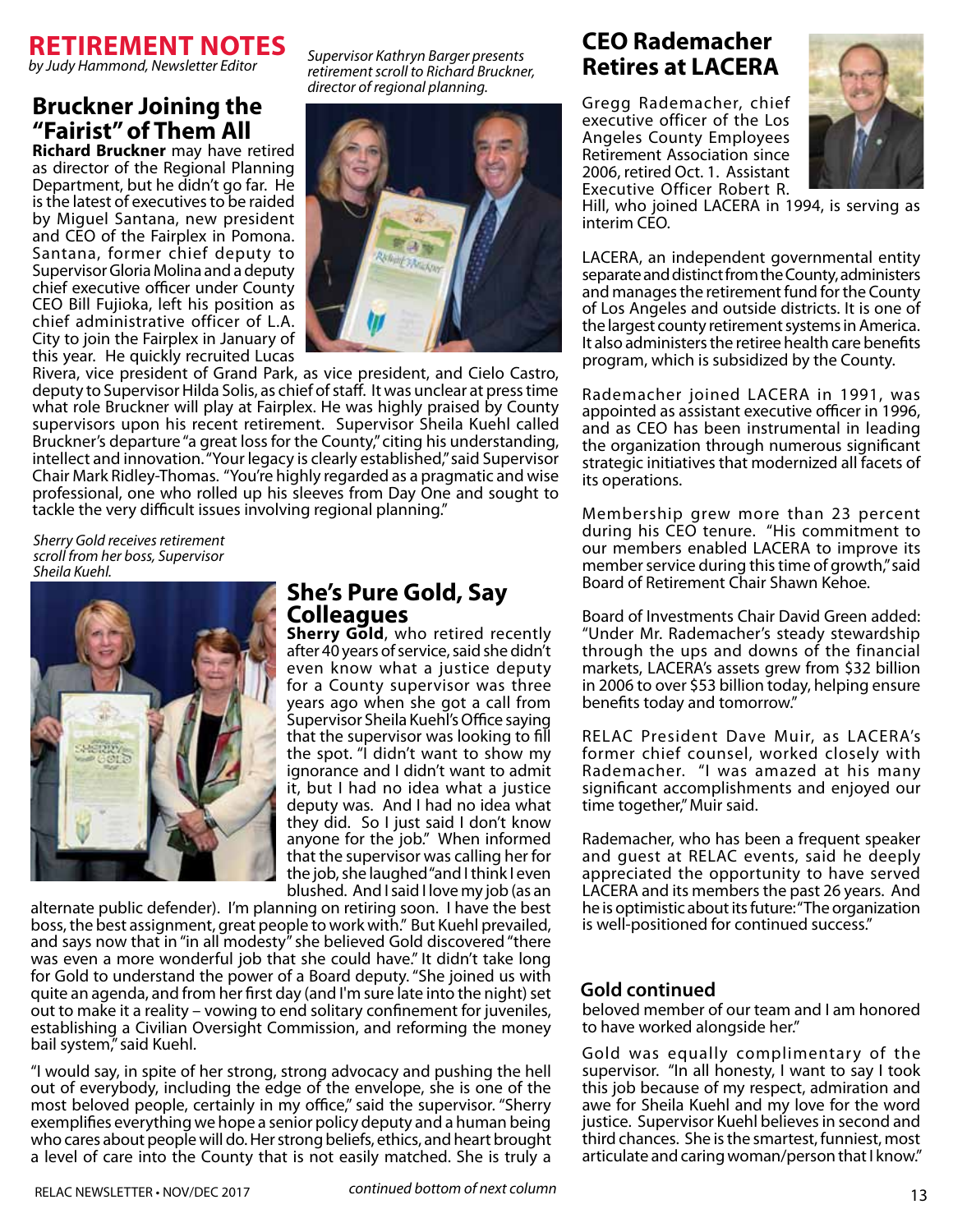## **HONOR, COURAGE AND SACRIFICE**

*by Sgt. Robert E. McHaney Chevalier of the Legion of Honor WW II 75TH Infantry, 289th Combat Team*

During War II, I was assigned to the  $415<sup>th</sup>$  mpeg (Military Police Escort Guard), the 75th Infantry, 289th Combat Team and the 26th Infantry Division. I fought in Africa, France, Belgium, Holland and Germany. I wrote this piece to reveal to the world the raw courage and terror that all our veterans had to face throughout the birth of our nation. It is an untold story that has died in the pages of time. Scattered lonely graves with a white cross bravely standing at attention cry out desperately, only to fall on deaf ears. The cry is not



for themselves, but for a comrade that they had to leave behind. Weeping hearts hold back the tears while standing over a loved one. A dried and shriveled rose lays forlornly at their feet while the sun high in the heavens peers down through a broken wall of clouds. While death stands patiently by, a boy is born not too far from the graveyard that he might have to occupy, while saving his country from a vicious oppressor. A rhapsody of life and death that has played a sorrowful melody over the greatest nation on Earth.

We marched out of the mighty snow-capped mountains, we marched out of the vast prairies that were covered in green swaying grass, we marched out of the bustling cities and we marched out of the rural farms in response to our country's call.

We came from a people of many colors and creeds, whose desire for freedom drove them across great oceans where brave men believe in the fundamental truths that are so carefully woven into the undying fabric of the stars and stripes.

For over 200 years these truths have been challenged, our shores invaded. We have worn a uniform of buckskin and fur, of wool, both blue and gray. Olive drab, khaki and camouflage have covered our bloody bodies. Throughout the history of our country, we have never laid down our arms, without first fighting to the last shell.

We marched in the shadows of a make-shift flag at Bunker Hill; we were smashed by cannon at Gettysburg; we were buried in the trenches of France, then dropped in the bloody waters of Normandy. We were washed upon the sands of Iwo Jima, frozen in the snows of Korea and left in the jungles of Vietnam. We battled in the blinding sands of Iraq and we attacked deep into the shadows of Afghanistan. Though we were exhausted and battered, we fought to the last shell.

When our fighting ship, its hull twisted and burning slowly, sinks into the sea, its mighty guns will still be pointing at her enemy, for she had fought to the last shell.

With flack bursting in air, and his wings punctured, he fell swiftly from the war-torn skies. With his bomb bay and guns empty, and as the roar of engines accelerate, he knew in his dying heart that he had fought to the last shell.

Then when death folds his leathery wings and the heroic dead are put to rest sideby-side, comrade to comrade, a lonely rifle with bayonet will be thrust into the sacred ground. It will hold a battle-scarred helmet up to the heavens, declaring that he had fought to the last shell.

When facing his enemy, many thoughts race through the minds of our fighting forces: Will I live through this one more battle? Will I be the last to die? Does it hurt to die? I am so tired of killing! During the heat of battle, at times death would be a welcome visitor. The dead look so calm and peaceful. Fear has left their hearts. But I am my own destiny and my comrades are watching. I will fight but never surrender!

Today these words live in the hearts of those who watched their families march off to war. They never live a day without a loving thought for those who made the greatest sacrifice that a warrior can bestow when defending our country. Every fighting man, and women who fought beside them, also carries tears of sorrow as their souls cry out in agony over the loss of a very close friend. Memories of long ago will never ever be forgotten, while a mother holds that precious dream close to her grieving heart.

When the roar of cannon and bombs subside and the beating of drums fade with time forgotten, we will still be standing proudly in the early morning mist, proclaiming

that on this earth the bravest men and women lie peacefully. Then when a lonely sentinel stands a post on a distant shore, on an icy ridge silhouetted against darkening skies or a great eastern desert ablaze with the sun, listen to the mournful cry of the wind. You will hear a ghost of the forgotten past whisper "We were there, we fought to the last shell."

Beneath the pale moonlight there lies a lonely piece of hallowed ground, its surface supporting uncounted rows of cold white markers. Inscribed on the surface of these stones is a name, rank and date. There is never enough room to tell of the courage, sacrifices and gallantry that these warriors endured. For beneath those stone markers lie the forgotten ghosts of men and women whom made that great sacrifice so that freedom may continue to ring forever.

When the burning chariot completes its journey across the evening skies and the moon quietly takes its place, each stone on that sacred ground will begin to glimmer under the moon's soft melt. In the embrace of the dark purple night those isolated gravestones will begin to pulsate with the frantic rhythm of a frenzied heart. A heart that awakens to the echo of a bugle's call and the drums beating to quarters. Echoes from a war gone by that stirs the soul into a kaleidoscope of lost memories. These memories must never be forgotten and instilled into the minds and hearts of the living - so that the roar of cannon will never repeat itself again and will become lost in the scarred-up arms of the distant history.

There beneath each stone lies a heroic ghost who fought to the last shell, making the ultimate sacrifice for our country. There are no cowards on the great fields of battle and when the drums and bugles fall silent, a voice will rise over the clouds of war proclaiming: "They were intrepid; their cause was great. They gave more than just their lives. They gave the born and unborn a heritage that will live forever under the undaunted threads of the stars and stripes that wave so proudly over the greatest nation on Earth."

## **In Memory: Robert McHaney**

*(Ed. Note: RELAC member Robert E. McHaney submitted the following article for publication in the newsletter, but sadly died shortly afterwards so did not get to see it in print. A 25-year employee of the Sheriff's Department who retired 40 years ago, McHaney was 93 and lived in Reno, Nevada at the time of his death. He is survived by his wife of 70 years, Roberta Ann, three sons, eight grandchildren and 15 greatgrandchildren. McHaney was drafted into the Army in 1942 during World War II and fought in Europe and Africa, receiving three bronze stars and the French Medal of Honor. McHaney said he wrote this article to honor veterans of foreign wars. We proudly share the article with you in honor of McHaney and our other veteran members, thanking them for their service and sacrifices.)*

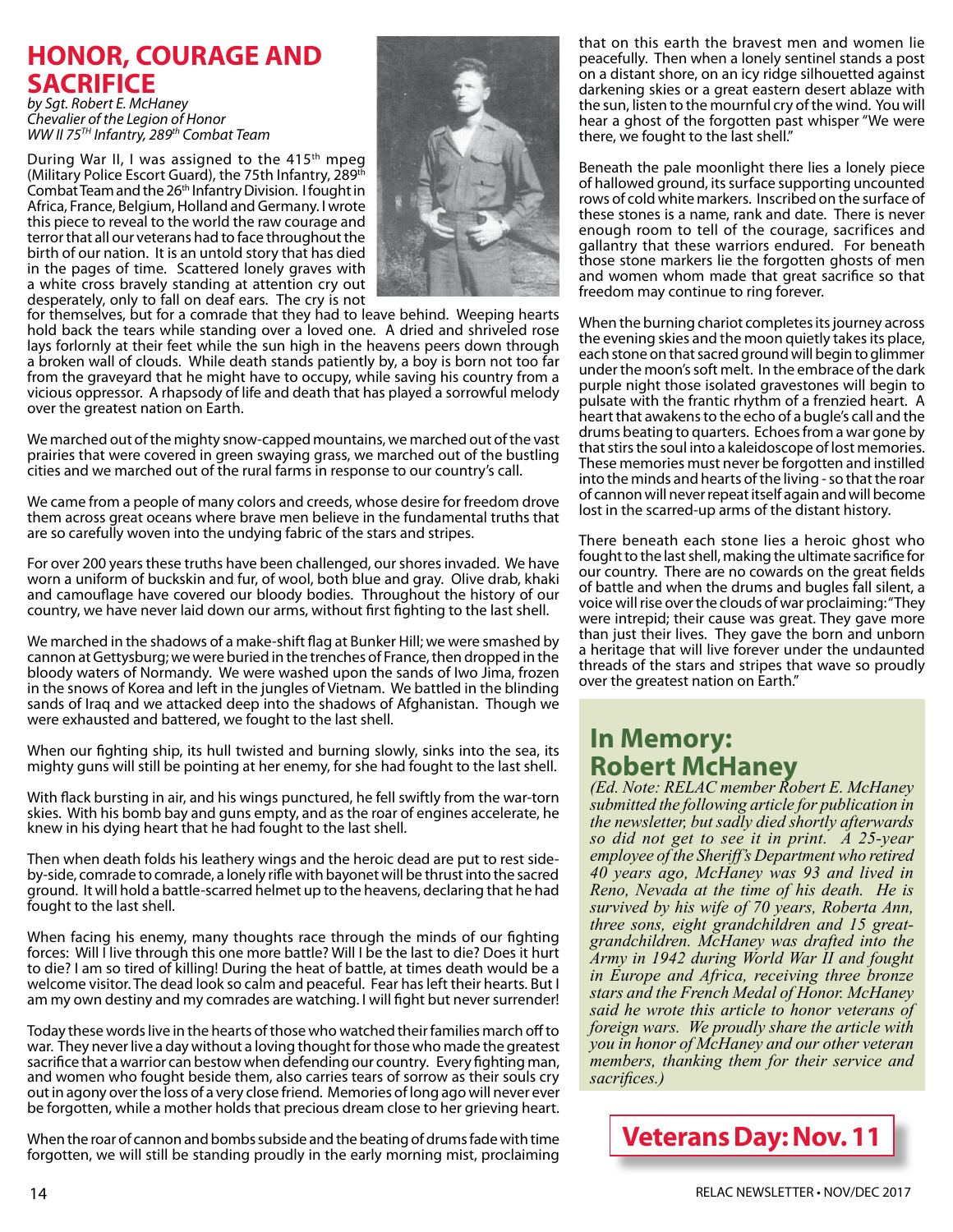**IN MEMORIAM**

*This list includes retired employees, both RELAC members and non-members.*

#### **Alternate Public Defender –** Joan W. Green

**Animal Control –** Armando Gamont

**Antelope Valley Rehab. Center** – John A. Hanze, Norma G. Matchett

**Assessor –** Marjorie T. Hines, Stanley A. Hoffman, Antonio A. Inocentes

**Auditor-Controller** – Lillian M. Lowes, Lena A. Weiss

**Beaches and Harbors** – Eric Bourdon, Edith R. Johnson

**Board of Supervisors –** Joy L. Reid

**Chief Executive Office –** John T. Chamberlain, Christopher S. Hurrey, Etsuko J. Mura

**Child Support Services –** Diane E. Reed

**Children & Family Services** – Patricia A. Behman, Elzena D. Coleman, Elizabeth V. Collins, Jeanne P. Crose, Marcia A. De Land, Julian J. Dominguez, Hazel L. Jones, Roosevelt Scott **Communications –** Evelyn Frinell

**Community Health –** Florence R. Hanson

**District Attorney** – Kellogg Chan, R. Z. Corrado, Priscilla M. Costello, Elliott Fisher, Rosalie L. Morton, Michael Pargament **Engineer –** John R. Anderson IV

**Engineer-Facilities** – Gordon H. Marion

**Fire –** William J. Boehme, Paul H. Carmichael, Steven K. Christensen, James R. Courtney, Arthur M. Juday, Frank H. Larson, Edward M. Meehan, Janet B. Rasmussen, Carl F. Salih, Franklyn P. Spendley, James F. Westerman, Charles R. Williams

**Harbor/UCLA Medical Center** – Josephine B. Abaya, Barbara Babatunde, Olga H. Eredia, Laszlo Gyermek, Silvia C. Hayes, Marian M. Jacobs, Barbara Worth

**Health Services Administration –** Betty J. Champion, Hoey De Visser, Dominga A. Estrada, Filemon C. Ilao, Delia S. Loya, Eric P. Muntz, Sidney Russak, Paul Wilkinson, Fredricka Williams, Katherine M. Wilson

**Internal Services** – Lonnie J. Bartlett, Beverly A. Bates, Jess Bernal, Patricia A. Daniels, Edgar Fukutaki, Mary A. Johnson, Ralph Morales, Frank S. Pitts, Shoukry G. Saad

**King/Drew Medical Center** – Yolanda K. Canstra, Mattie L. Jackson, Jeffrie D. Miller, Virginia M. Pasion, Sally I. Schuetz, Velma Williams

**LAC+USC Medical Center –** Bilkees B. Ali, Lorraine Allen, Muhammad S. Antar, Stephen Wayne Branham, Maggie Carter, Eileen Coleman, Fred Dang, Eleanor M. Diehl, Carolyn Gee, Gloria Huerta, Betty J. Lyons, Raouf S. Mansour, Helen Nakano, Norman Nicholson, Shirley D. Sewell, Parlean Sheriff, Odie Sullivan, Thomas Turner, Milagros C. Ward, Daisy L. Wilson, Martha M. Wilson, Eva A. Zaldivar

**Long Beach General Hospital** – Elsie W. Earl

**Mechanical –** Martin Logan,William F. Lowell, Don McGrew, A. J. Millush, John D. Morris

**Mental Health –** Michael E. Burr, Robert Caraway, Kathryn G. Dudley, Harold W. Harden, Gloria O. Jackson, Rosemarie Libow, Bobbie D. Naulls, Harold R. Schuman

**Municipal Court** – Leona A. Hyams (East L.A.), Joan P. Stewart (Downey)

**Museum of Natural History –** Fred S. Truxal, John W. Wright

**Olive View/UCLA Hospital** – Verna Carter, Amelia L. De Francia, Willie A. Mann, Thomasine E. O'Neill, Antonio L. Rivera, Sylvia Sweeney

**Parks & Recreation** – James Barber, Wade L. Berry, Marvin E. Bowen Jr., Rudolpho D. Contreras, Steven L. Duron, Gary L. Eaton, Jesse Olivas, Victor L. Stratman

**Probation** – Francine D. Couch, Arthur K. Ellis, Robert C. Giles, Edward L. Jackson, Floyd J. Jeter, Laura M. Johnson, Hannah Krescent, Alberteen E. Lambert, Mary G. Morales, Sandra Q. Morgan, William W. Robinson, Melvin D. Schweitzer, Alfonso D. Tamayo, Flo A. Weber, Arnold A. Widener, Welford M. Willis Jr.

**Public Defender –** Richard J. Fox, Stephen E. Grow, James B. Johnson, Victor Kawasaki, Kevin M. Key

**Public Health Program –** Gloria Acevedo, Spencer Barr, Curtis Melton, Hany K. Messiha, Joseph Ridenour, Gertrude H. Williams, Chong C. Yi

**Public Safety** – Matthew McCosar Jr.

**Public Library** – John Y. Doami, Barbara M. Falconer, Elisa S. Gonzalez, Charles B. Kaufman, Orelda F. McGee

**Public Social Services –** Delila L. Aaker, Joseph W. Bealer, Mardel J. Black, Janet Booker, Shirley Crockett, Michael A. DeBaca, Dorothy E. Fields, Helen Katz Goldberg, Lourdes E. Gonzalez, Russell W. Hafner, John T. Iwaoka, Opal V. Kazarian, Ricky H. Kim, Vicki M. Lee, Linda Lieberman, Joseph L. Love, Rosa O. Melgar, Phyllis D. Nettles, Marion L. Noel, Gladys Pinzon, Roberta Prescod, Francisca H. Rabanal, Alice Rivadeneira, George Schler, Patricia M. Serna, Wanda B. Skowlund, Phyllis M. Smith, Mable B. Turner, Ramon A. Usry Jr., Antonia Vazquez

**Public Works –** Victor H. Asawa, Gentry Bradley, William E. Glover, Robert R. Gorsuch, Leon Groshon, James D. Harrigan, Takaji Ikeda, Marion L. Leonhart, Barbara L. Oldham, Kenneth R. St. John, Jose D. Villafana, Mutsuo Yoshisato

**Rancho Los Amigos Hospital** – Betty L. Baker, Esther M. Benson, Elnora Gosey, Edna R. Grant, Talleis D. Johnson, Donald K. Huff, Sharon V. Krukow, Esperanza A. Llerenas, Barbara J. Madden, Burnetta B. Stone, Allan H. Underhill **Reg.-Recorder/County Clerk –** Lit K. Wu, Suyeko Yusa

**Regional Planning** – George Shindo

**Sheriff** – Mario A. Aguirre, Maurine W. Blakely, Dennis E. Carroll, Jenny Chang, Michael A. Clay, Nancy J. Clevering, Barry F. Dineen, Glenda B. Evangelista, Myron A. Hak, John M. Harris, Lee O. Hutchinson, David E. Judge, Fred L. Koerner, Debora C. Larson, Ralph S. Llamas, Owen H. Manker, Joann P. Nieto, Mark L. Renfrow, Cecilia M. Scandura, William C. Sieber, Theodore A. Wilsing

**Superior Court/County Clerk – B**eatrice K. Berns, Alfonso Campbell, Paul R. Donegan, Patrick J. Fallon, Cristina M. Gallegos, Barbara A. Jolley, Joanne M. Mizuki, Chrysti Y. Wilson

**Treasurer & Tax Collector –** Mary L. Hernandez, Joseph Katz

**Department Not Designated –** Lois I. Burg, Marie R. Finch, Ellenor M. Gesler, Geraldine Hunter